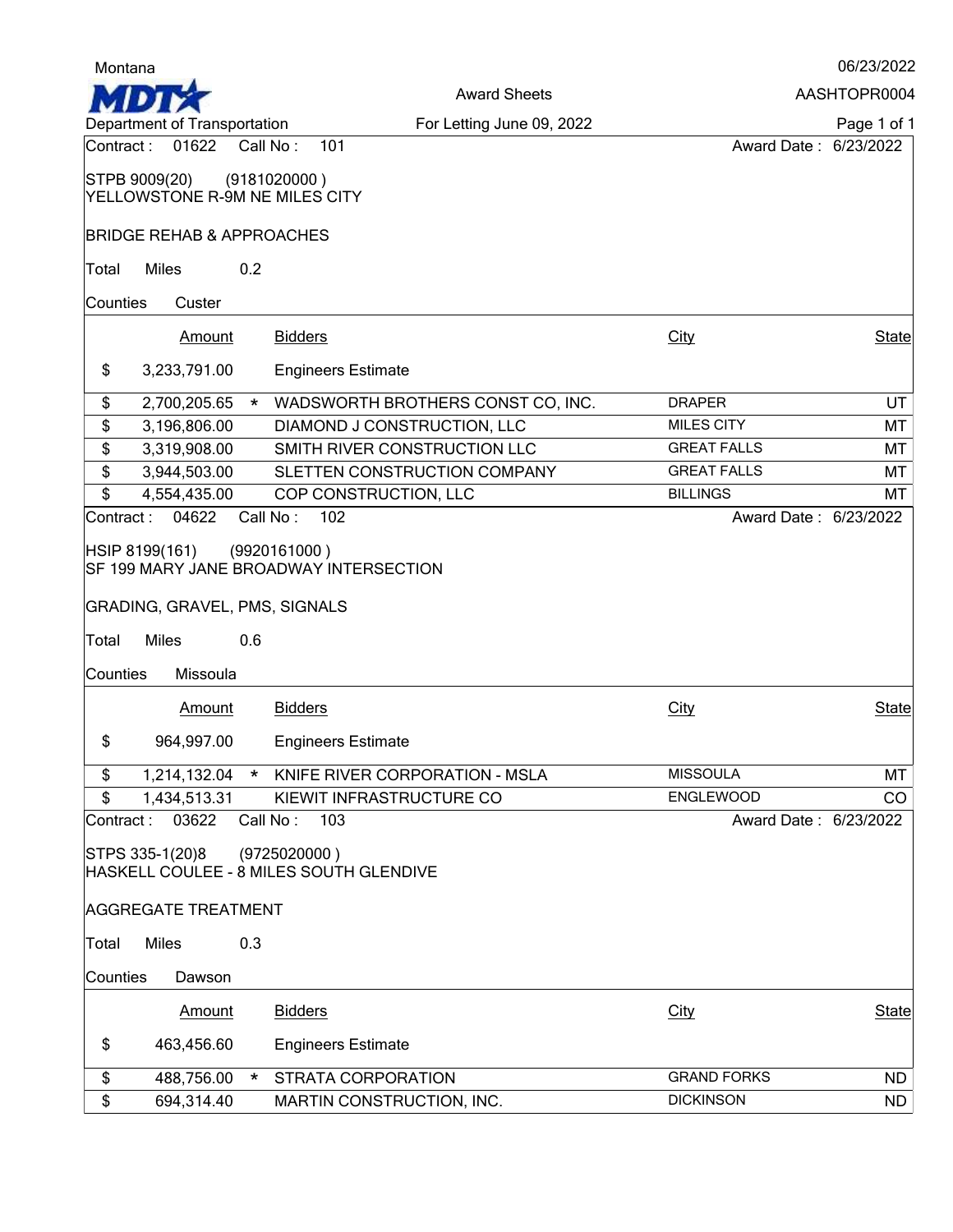| Montana   |                                           |                                                       |                       | 05/24/2022   |
|-----------|-------------------------------------------|-------------------------------------------------------|-----------------------|--------------|
|           | AASHTOPR0004<br><b>Award Sheets</b>       |                                                       |                       |              |
|           | Department of Transportation              | For Letting May 12, 2022                              |                       | Page 1 of 3  |
| Contract: | 03522                                     | Call No:<br>101                                       | Award Date: 5/24/2022 |              |
|           | HSIP-STPP 14-6(21)240                     | (9083021000)<br>SF 159 SOUTH INGOMAR SLOPE FLATTENING |                       |              |
|           |                                           | SLOPE FLATTENING & SHOULDER WIDENING                  |                       |              |
| Total     | <b>Miles</b><br>5.0                       |                                                       |                       |              |
| Counties  | Rosebud                                   |                                                       |                       |              |
|           | Amount                                    | <b>Bidders</b>                                        | City                  | <b>State</b> |
| \$        | 6,294,782.50                              | <b>Engineers Estimate</b>                             |                       |              |
| \$        | 7,123,170.12<br>$\star$                   | MARTIN CONSTRUCTION, INC.                             | <b>DICKINSON</b>      | <b>ND</b>    |
| \$        | 7,472,092.91                              | WICKENS CONSTRUCTION, INC.                            | <b>LEWISTOWN</b>      | МТ           |
| \$        | 8,250,786.60                              | SK CONSTRUCTION, INC.                                 | <b>MISSOULA</b>       | МT           |
| \$        | 8,548,612.73                              | OFTEDAL CONSTRUCTION, INC.                            | <b>MILES CITY</b>     | мт           |
| Contract: | 04522                                     | Call No:<br>102                                       | Award Date: 5/24/2022 |              |
|           | STPS 448-1(8)0<br><b>BOX ELDER - WEST</b> | (9848008000)                                          |                       |              |
|           | STPS 334-1(2)0<br>ROCKY BOY ROAD (S-334)  | (9849002000)                                          |                       |              |
|           | <b>SCRUB SEAL &amp; OVERLAY</b>           |                                                       |                       |              |
| Total     | <b>Miles</b><br>4.4                       |                                                       |                       |              |
| Counties  | Hill                                      |                                                       |                       |              |
|           | <b>Amount</b>                             | <b>Bidders</b>                                        | City                  | <b>State</b> |
| \$        | 3,829,088.90                              | <b>Engineers Estimate</b>                             |                       |              |
| \$        | 4,353,964.32<br>$\star$                   | CENTURY COMPANIES, INC.                               | LEWISTOWN             | MT           |
| \$        | 4,501,930.52                              | L.H.C., INCORPORATED                                  | <b>KALISPELL</b>      | MT           |
| \$        | 4,612,578.90                              | SCHELLINGER CONSTRUCTION CO., INC.                    | <b>COLUMBIA FALLS</b> | <b>MT</b>    |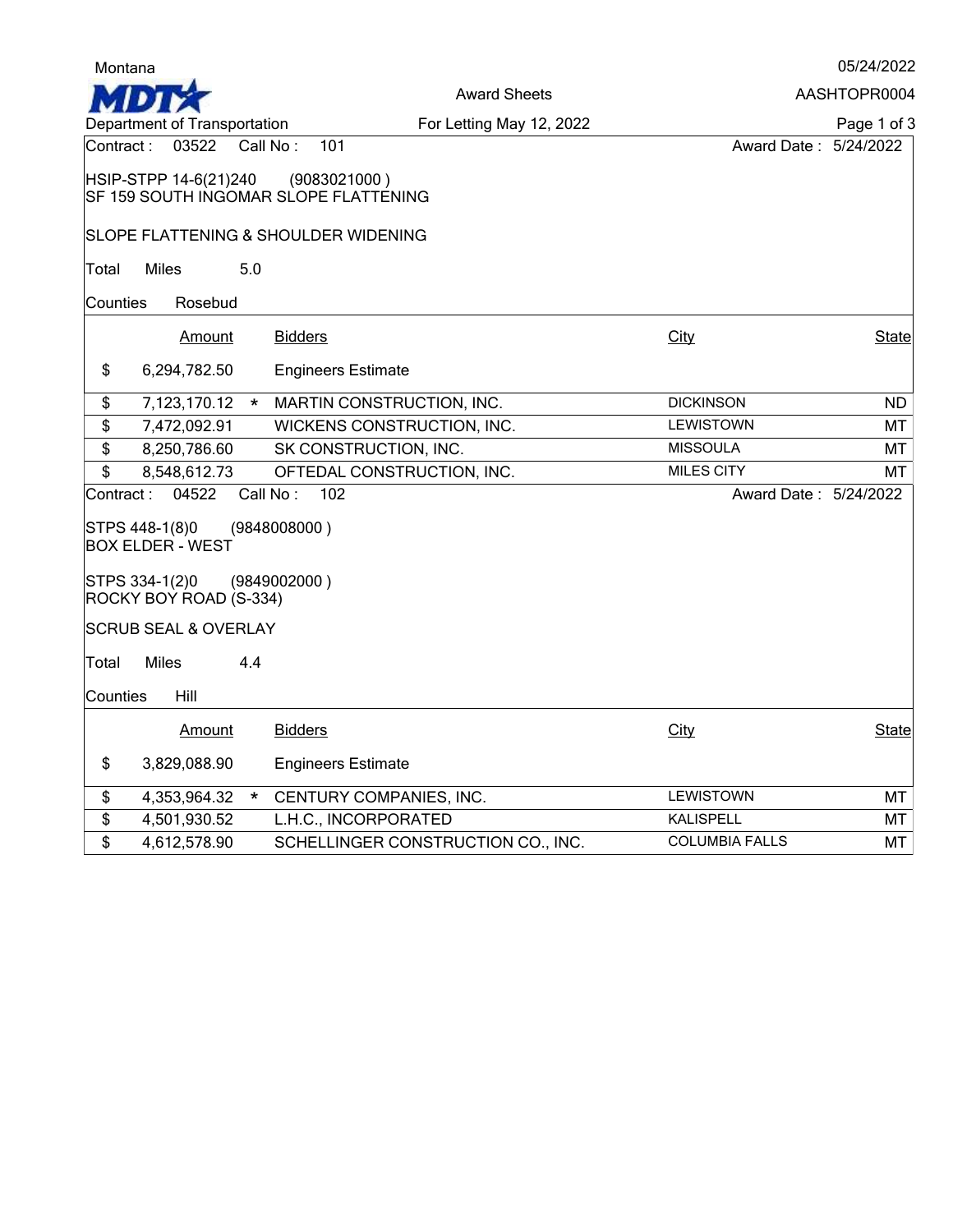| Montana                                       |                                            |                                                         |                       | 05/24/2022   |
|-----------------------------------------------|--------------------------------------------|---------------------------------------------------------|-----------------------|--------------|
|                                               |                                            | <b>Award Sheets</b>                                     |                       | AASHTOPR0004 |
| Department of Transportation                  |                                            | For Letting May 12, 2022                                |                       | Page 2 of 3  |
| Contract:<br>06322                            | Call No:<br>103                            |                                                         | Award Date: 5/24/2022 |              |
| NH 1-3(93)219<br><b>BROWNING - SOUTHWEST</b>  | (9399093000)                               |                                                         |                       |              |
| NH 1-3(95)222<br><b>BROWNING - SOUTHEAST</b>  | (9753095000)                               |                                                         |                       |              |
| OVERLAY, SEAL & COVER                         |                                            |                                                         |                       |              |
| Miles<br>Total                                | N/A                                        |                                                         |                       |              |
| Glacier<br>Counties                           |                                            |                                                         |                       |              |
| <b>Amount</b>                                 | <b>Bidders</b>                             |                                                         | <b>City</b>           | <b>State</b> |
| \$<br>4,319,465.90                            | <b>Engineers Estimate</b>                  |                                                         |                       |              |
| \$<br>4,991,631.33                            | $\star$                                    | SCHELLINGER CONSTRUCTION CO., INC.                      | <b>COLUMBIA FALLS</b> | MT           |
| $\boldsymbol{\hat{z}}$<br>5,291,011.95        | L.H.C., INCORPORATED                       |                                                         | <b>KALISPELL</b>      | МT           |
| 05522<br>Contract:                            | 104<br>Call No:                            |                                                         | Award Date: 5/24/2022 |              |
| STPP 13-4(11)89<br>THREE FORKS - SOUTHWEST    | (9731011000 )                              |                                                         |                       |              |
|                                               |                                            | RESURFACING, NEW PAVEMENT, CHIP SEAL, PAVEMENT MARKINGS |                       |              |
| <b>Miles</b><br>Total                         | 4.6                                        |                                                         |                       |              |
| Counties<br><b>Broadwater</b>                 |                                            |                                                         |                       |              |
|                                               |                                            |                                                         |                       |              |
| Amount                                        | <b>Bidders</b>                             |                                                         | <b>City</b>           | State        |
| \$<br>3,580,756.00                            | <b>Engineers Estimate</b>                  |                                                         |                       |              |
| \$                                            | 4,023,768.10 * RIVERSIDE CONTRACTING, INC. |                                                         | <b>MISSOULA</b>       | MT           |
| 06522<br>Contract:                            | 105<br>Call No:                            |                                                         | Award Date: 5/24/2022 |              |
| STPS 249-1(17)0<br>VARNEY RD - SOUTH OF ENNIS | (9665017000)                               |                                                         |                       |              |
| STPP 13-1(59)49<br><b>ENNIS - NORTH</b>       | (9871059000)                               |                                                         |                       |              |
| SEAL & COVER WITH SIGNING                     |                                            |                                                         |                       |              |
| <b>Miles</b><br>Total                         | 7.4                                        |                                                         |                       |              |
| Counties<br>Madison                           |                                            |                                                         |                       |              |
| Amount                                        | <b>Bidders</b>                             |                                                         | City                  | State        |
| \$<br>3,754,417.15                            | <b>Engineers Estimate</b>                  |                                                         |                       |              |
| \$                                            | 4,023,768.10 * RIVERSIDE CONTRACTING, INC. |                                                         | <b>MISSOULA</b>       | MT           |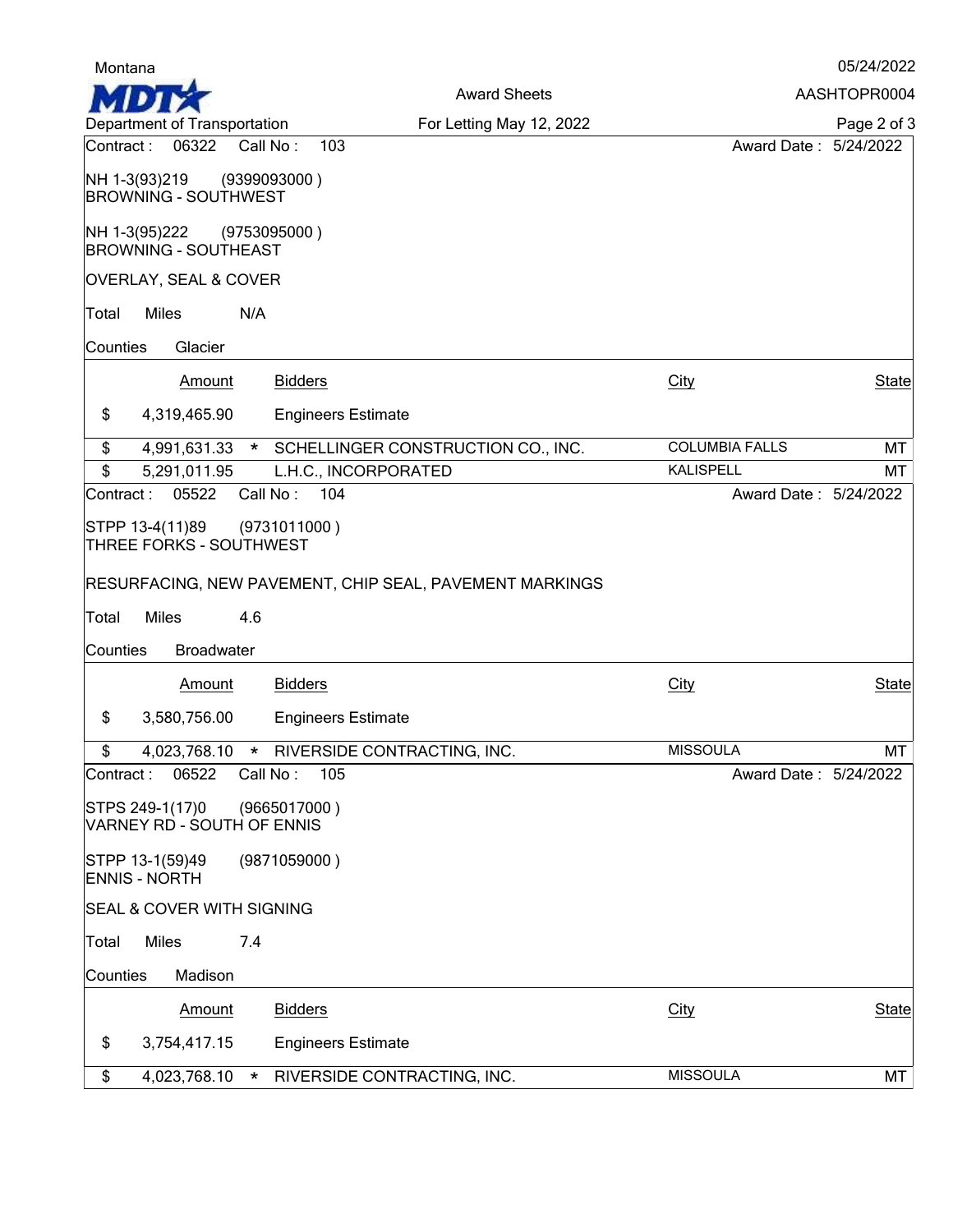| Montana                                                       |                              |                       | 05/24/2022   |
|---------------------------------------------------------------|------------------------------|-----------------------|--------------|
|                                                               | <b>Award Sheets</b>          |                       | AASHTOPR0004 |
| Department of Transportation                                  | For Letting May 12, 2022     |                       | Page 3 of 3  |
| 07522<br>Contract :<br>Call No:                               | 106                          | Award Date: 5/24/2022 |              |
| STPB 9036(32)<br>(8852032000)<br>BEAVER CREEK - SOUTH OF SACO |                              |                       |              |
| <b>BRIDGE, GUARDRAIL, SIGNING</b>                             |                              |                       |              |
| <b>Miles</b><br>0.2<br>Total                                  |                              |                       |              |
| Phillips<br>Counties                                          |                              |                       |              |
| Amount                                                        | <b>Bidders</b>               | City                  | State        |
| \$<br>1,926,210.25                                            | <b>Engineers Estimate</b>    |                       |              |
| \$<br>2,008,252.09                                            | * BATTLE RIDGE BUILDERS, LLC | <b>BELGRADE</b>       | MT           |
| \$<br>2,522,478.25                                            | SLETTEN CONSTRUCTION COMPANY | <b>GREAT FALLS</b>    | MT           |
| 02522<br>Call No:<br>Contract:                                | 107                          | Award Date: 5/24/2022 |              |
| HSIP 56788(15)<br>(9112015000)<br>SF 159 N HUNTLEY GUARDRAIL  |                              |                       |              |
| GUARDRAIL, SIGNING, PAVEMENT MARKINGS                         |                              |                       |              |
| <b>Miles</b><br>N/A<br>Total                                  |                              |                       |              |
| Yellowstone<br>Counties                                       |                              |                       |              |
| Amount                                                        | <b>Bidders</b>               | City                  | State        |
| \$<br>187,315.00                                              |                              |                       |              |
|                                                               | <b>Engineers Estimate</b>    |                       |              |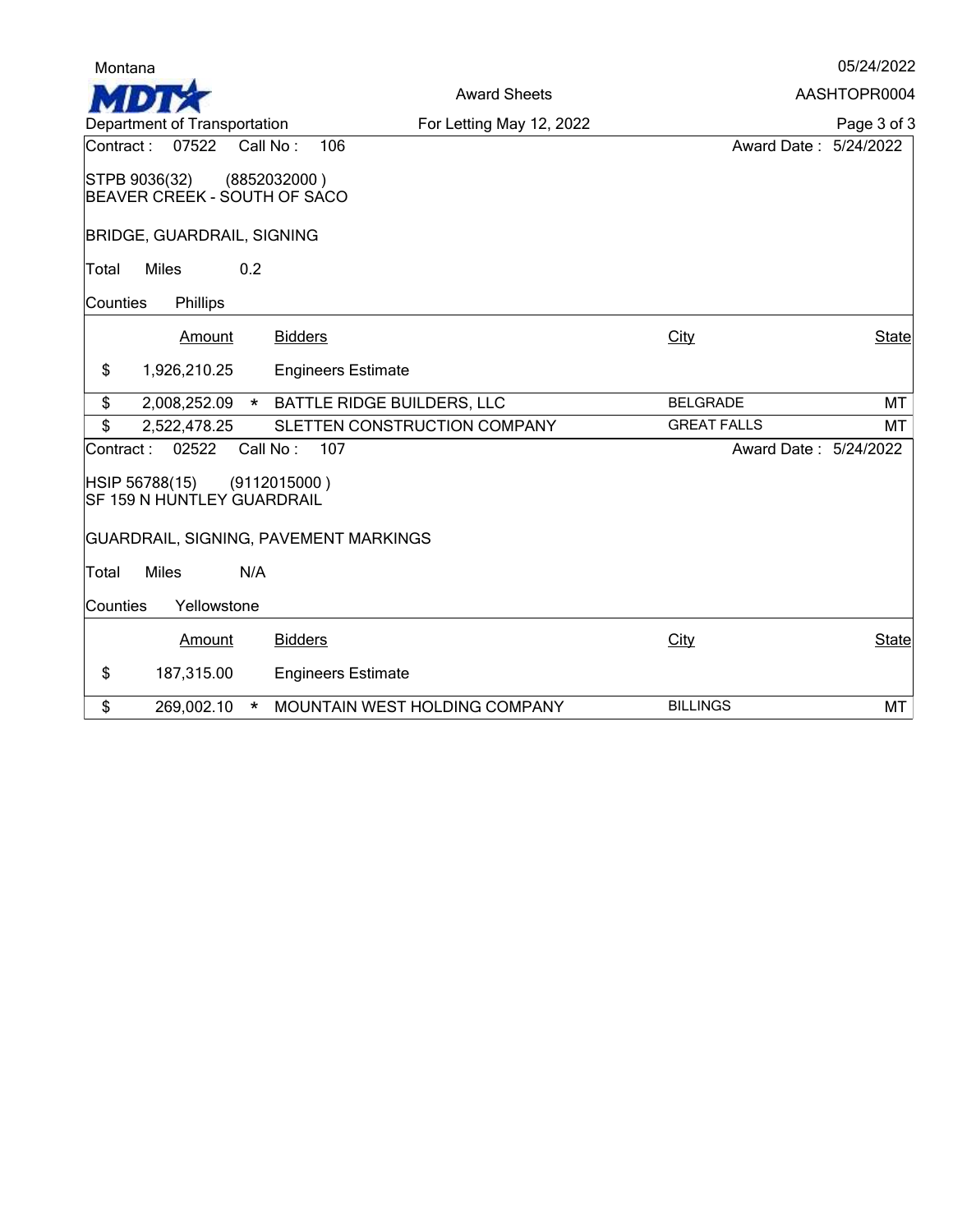| Montana    |                                              |                                                                  |                       | 05/10/2022   |
|------------|----------------------------------------------|------------------------------------------------------------------|-----------------------|--------------|
|            |                                              | <b>Award Sheets</b>                                              |                       | AASHTOPR0004 |
|            | Department of Transportation                 | For Letting April 28, 2022                                       |                       | Page 1 of 2  |
| Contract:  | 04422                                        | No Bids<br>Call No:<br>201                                       |                       |              |
|            | NH-CMDP 1025(10)<br>UNDERPASS AVE - BILLINGS | (8669010000)                                                     |                       |              |
|            |                                              | GRADE, GRAVEL, SURFACING, STORM DRAIN, TRAFFIC SIGNALS & SIGNING |                       |              |
| Total      | <b>Miles</b>                                 | 0.1                                                              |                       |              |
| Counties   | Yellowstone                                  |                                                                  |                       |              |
|            | Amount                                       | <b>Bidders</b>                                                   | City                  | <b>State</b> |
|            |                                              |                                                                  |                       |              |
| \$         | 7,866,163.05                                 | <b>Engineers Estimate</b>                                        |                       |              |
| Contract:  | 09422                                        | Call No:<br>202                                                  | Award Date: 5/10/2022 |              |
|            | STPS 243-1(12)15                             | (9854012000)                                                     |                       |              |
|            | SACO - NORTH                                 |                                                                  |                       |              |
|            | <b>MILL &amp; OVERLAY</b>                    |                                                                  |                       |              |
| Total      | <b>Miles</b>                                 | 6.6                                                              |                       |              |
| Counties   | Phillips                                     |                                                                  |                       |              |
|            | Amount                                       | <b>Bidders</b>                                                   | City                  | <b>State</b> |
| \$         | 2,812,629.90                                 | <b>Engineers Estimate</b>                                        |                       |              |
|            |                                              |                                                                  | <b>LEWISTOWN</b>      |              |
| \$<br>\$   | 3,284,318.85<br>4,136,729.18                 | CENTURY COMPANIES, INC.<br>$\star$<br>PRINCE, INC.               | <b>FORSYTH</b>        | MT<br>МT     |
| Contract : | 10422                                        | Call No:<br>203                                                  | Award Date: 5/10/2022 |              |
|            | STPP 19-1(61)0                               | (9484061000)                                                     |                       |              |
|            | JCT I-90 TO ANACONDA (MT-1)                  |                                                                  |                       |              |
|            | STPP 46-8(4)76                               | (9738004000)                                                     |                       |              |
|            | <b>DIVIDE - EAST &amp; WEST</b>              |                                                                  |                       |              |
|            | SEAL & COVER (TIED)                          |                                                                  |                       |              |
| Total      | <b>Miles</b>                                 | 7.1                                                              |                       |              |
| Counties   |                                              | Deer Lodge, Silver Bow                                           |                       |              |
|            | Amount                                       | <b>Bidders</b>                                                   | <b>City</b>           | State        |
| \$         | 2,389,037.00                                 | <b>Engineers Estimate</b>                                        |                       |              |
| \$         | 2,089,990.95                                 | PAVEMENT MAINTENANCE SERVICES, INC<br>$\ast$                     | <b>COLUMBIA FALLS</b> | MT           |
| \$         | 2,134,154.19                                 | JIM GILMAN EXCAVATING, INC.                                      | <b>BUTTE</b>          | МT           |
| \$         | 2,145,624.05                                 | RIVERSIDE CONTRACTING, INC.                                      | <b>MISSOULA</b>       | MT           |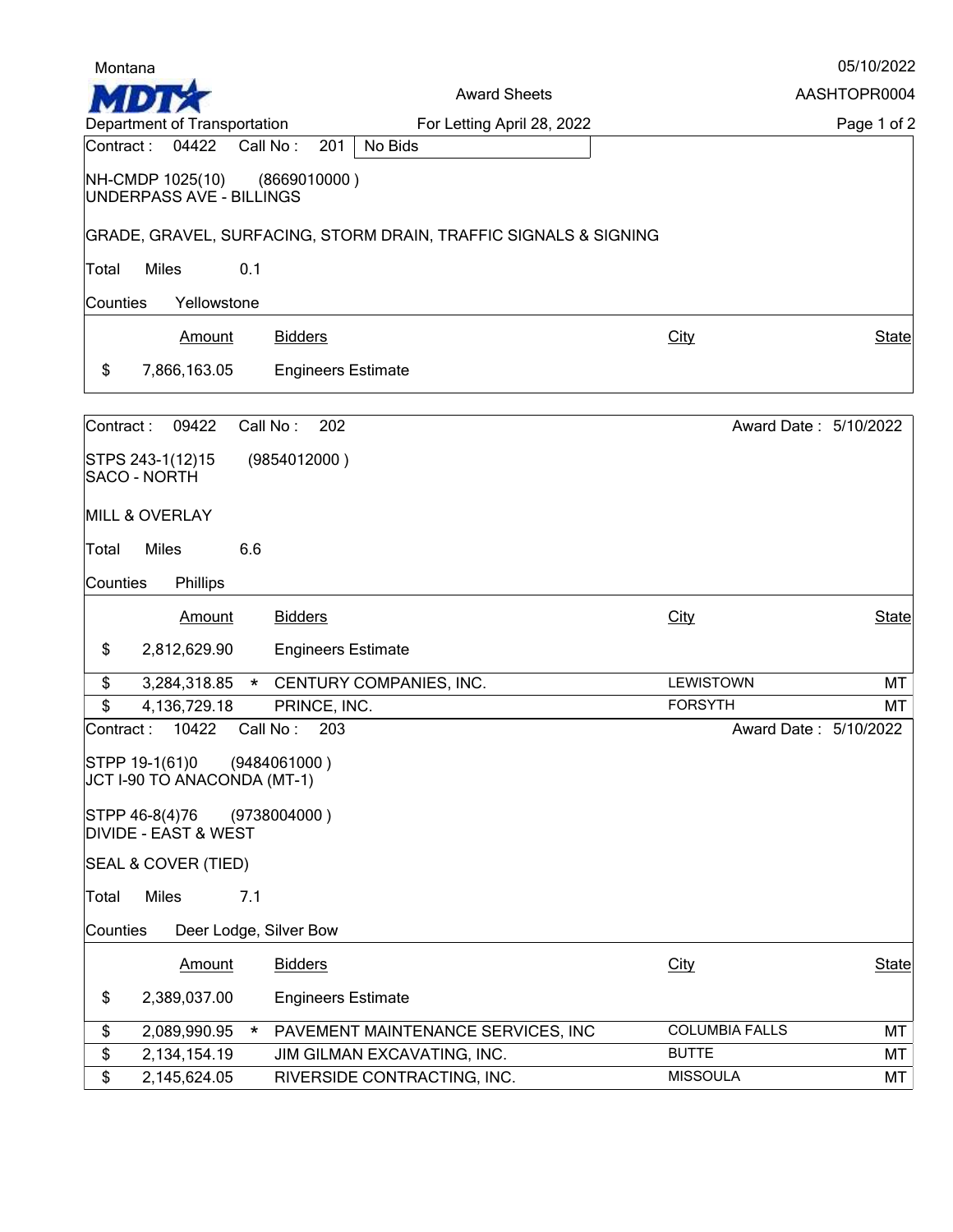|  | 05/10/2022 |  |  |
|--|------------|--|--|
|--|------------|--|--|

Award Sheets AASHTOPR0004 n Department of Transportation For Letting April 28, 2022Page 2 of 2 Contract : 08422 Call No : 204 Award Date : 5/10/2022 STPP 60-1(28)0 (9739028000 ) WHITE SULPHUR SPRINGS - NORTH Seal & cover, digouts, & pavement markings Total Miles 25.5 Counties Meagher Amount Bidders State City City State \$ 2,292,011.15 Engineers Estimate \$ 2,341,382.40 \* RIVERSIDE CONTRACTING, INC. MISSOULA MISSOULA MT<br>\$ 2,404,479.74 PAVEMENT MAINTENANCE SERVICES, INC COLUMBIA FALLS MT PAVEMENT MAINTENANCE SERVICES, INC Contract : 06422 Call No : 205 Award Date : 5/10/2022 NH 1-6(139)381 (9842139000 ) US-2 HAVRE - CURB REPAIR CURB REPAIR Total Miles 2.7 Counties Hill Amount Bidders State City City State \$ 564,789.00 Engineers Estimate \$ 635,911.80 \* CENTURY COMPANIES, INC. LEWISTOWN LEWISTOWN MT

Montana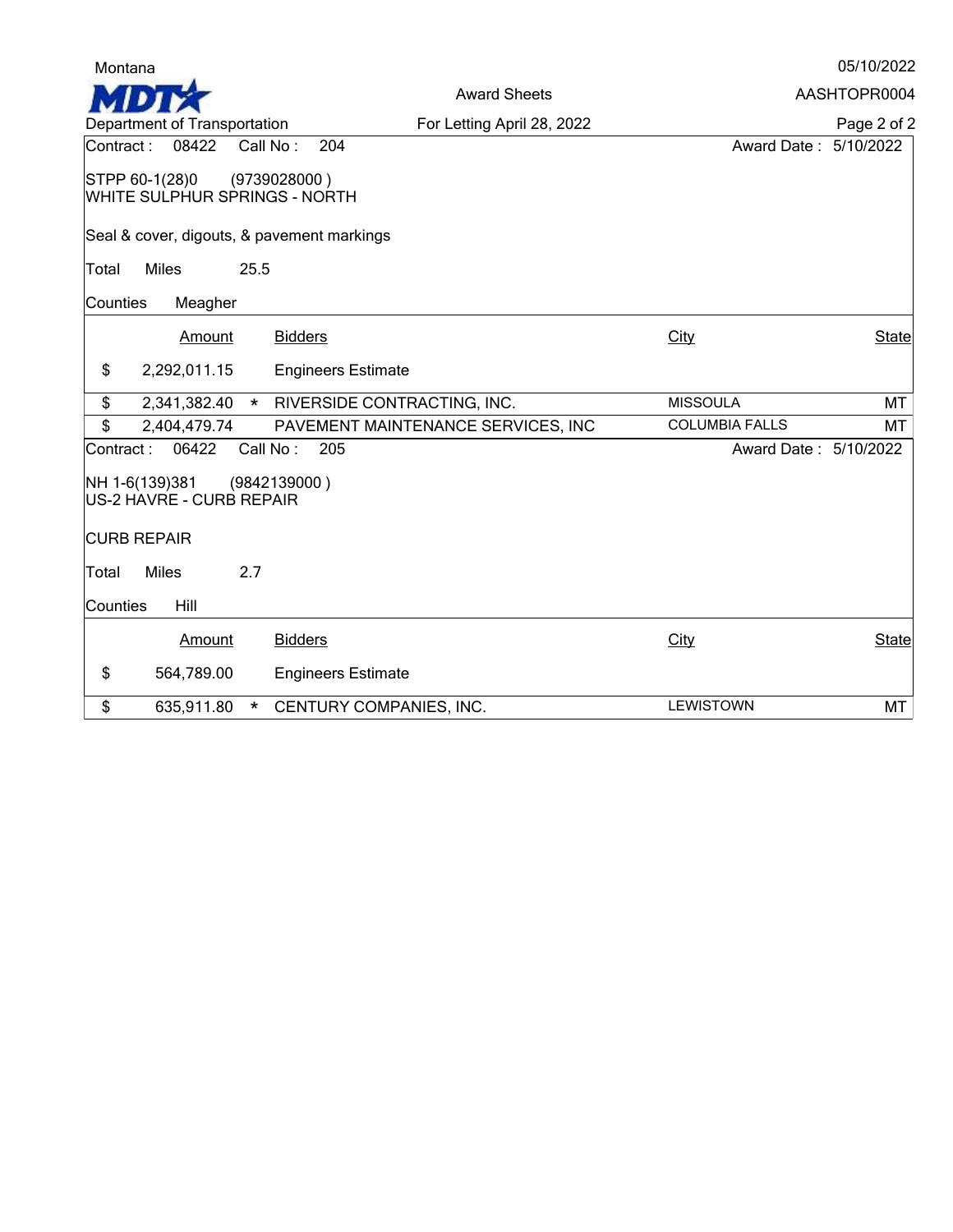| Montana                                                     |                                                     |                       | 04/26/2022   |
|-------------------------------------------------------------|-----------------------------------------------------|-----------------------|--------------|
|                                                             | <b>Award Sheets</b>                                 |                       | AASHTOPR0004 |
| Department of Transportation                                | For Letting April 14, 2022                          |                       | Page 1 of 2  |
| Contract: 05422                                             | Call No:<br>101                                     | Award Date: 4/26/2022 |              |
| IM-CMDP 90-8(188)437<br>MOSSMAIN INCH - WEST BILLINGS INTCH | (9198188000)                                        |                       |              |
|                                                             | MINOR REHABILITATION, BRIDGE DECK & BRIDGE WIDENING |                       |              |
| <b>Miles</b><br>9.1<br>Total                                |                                                     |                       |              |
| Yellowstone<br>Counties                                     |                                                     |                       |              |
| Amount                                                      | <b>Bidders</b>                                      | <b>City</b>           | State        |
| \$<br>20,568,079.00                                         | <b>Engineers Estimate</b>                           |                       |              |
| \$<br>20,580,175.10<br>$\star$                              | KNIFE RIVER CORPORATION - BLGS                      | <b>BILLINGS</b>       | MT           |
| \$<br>23,247,126.85                                         | RIVERSIDE CONTRACTING, INC.                         | <b>MISSOULA</b>       | МT           |
| 03422<br>Contract:                                          | Call No:<br>102                                     | Award Date: 4/26/2022 |              |
| CRSII-NH 4-1(87)34<br><b>FROMBERG - ROCKVALE</b>            | (9763087000)                                        |                       |              |
| <b>GRADING &amp; OVERLAY</b>                                |                                                     |                       |              |
| <b>Miles</b><br>8.6<br>Total                                |                                                     |                       |              |
| Carbon<br>Counties                                          |                                                     |                       |              |
| Amount                                                      | <b>Bidders</b>                                      | City                  | <b>State</b> |
| \$<br>4,697,253.50                                          | <b>Engineers Estimate</b>                           |                       |              |
| \$<br>4,398,599.30<br>$\star$                               | RIVERSIDE CONTRACTING, INC.                         | <b>MISSOULA</b>       | MT           |
| \$<br>5,480,250.46                                          | KNIFE RIVER CORPORATION - BLGS                      | <b>BILLINGS</b>       | MT           |
| Contract: 22A21 Call No: 103                                |                                                     | Award Date: 4/26/2022 |              |
| STPP 32-1(24)0                                              | (9406024000)                                        |                       |              |
| JCT MT-25 - NORTH (WOLF POINT)                              |                                                     |                       |              |
| MILL, FILL, SEAL & COVER                                    |                                                     |                       |              |
| Miles<br>6.3<br>Total                                       |                                                     |                       |              |
| Counties<br>Roosevelt                                       |                                                     |                       |              |
| Amount                                                      | <b>Bidders</b>                                      | City                  | State        |
| \$<br>3,017,536.95                                          | <b>Engineers Estimate</b>                           |                       |              |
| \$<br>2,987,225.24<br>$\ast$                                | KNIFE RIVER CORPORATION-NORTH CENTRAL               | <b>BISMARCK</b>       | ND.          |
| \$<br>2,998,807.17                                          | PRINCE, INC.                                        | <b>FORSYTH</b>        | МT           |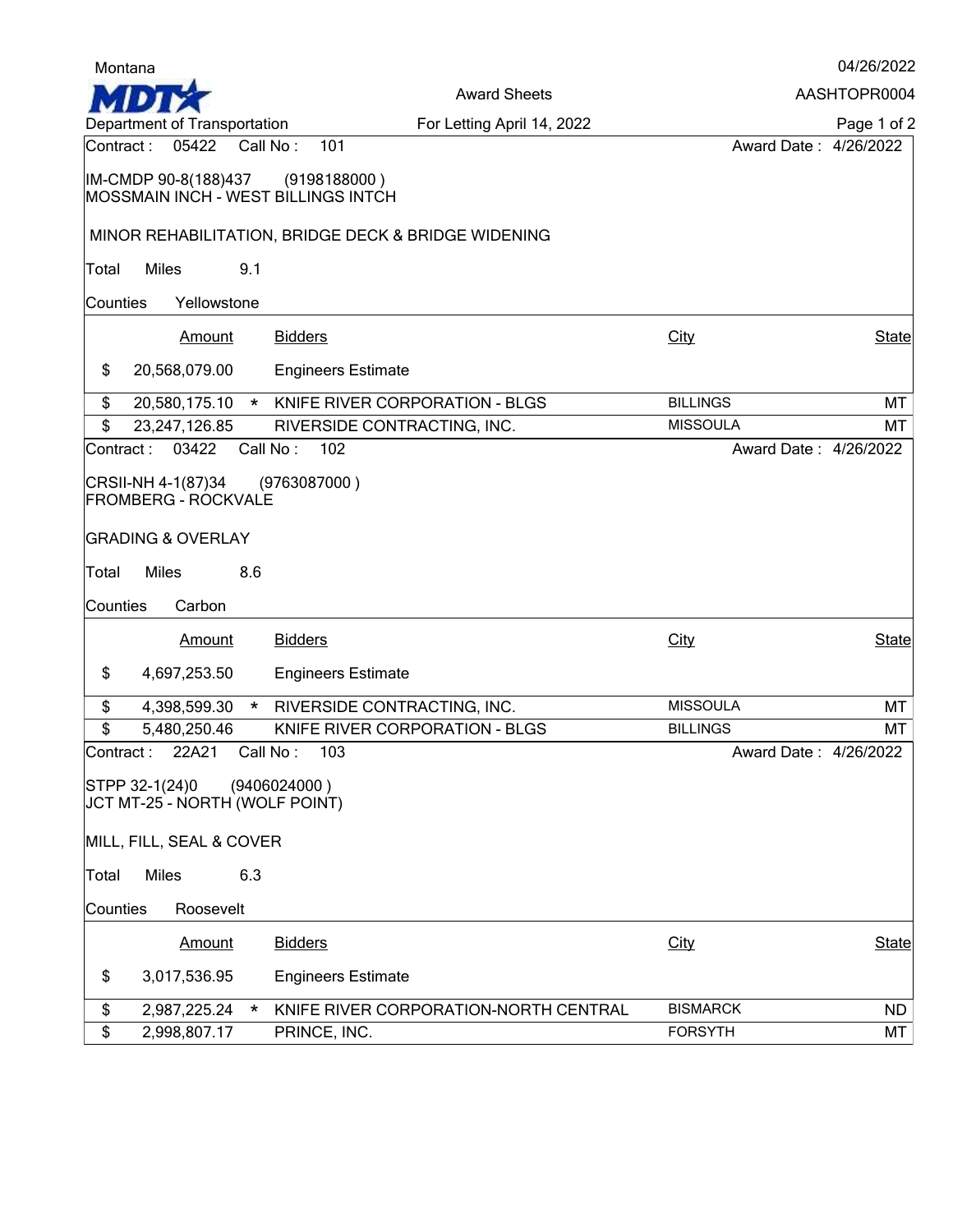| Montana                                           | 04/26/2022    |                                                        |                       |              |
|---------------------------------------------------|---------------|--------------------------------------------------------|-----------------------|--------------|
|                                                   |               | <b>Award Sheets</b>                                    |                       | AASHTOPR0004 |
| Department of Transportation                      |               | For Letting April 14, 2022                             |                       | Page 2 of 2  |
| Contract: 21A21                                   |               | 104<br>Call No:                                        | Award Date: 4/26/2022 |              |
| IM 15-7(47)354<br><b>SHELBY - SWEETGRASS</b>      |               | (9844047000)                                           |                       |              |
|                                                   |               | CRACK SEAL, SEAL & COVER, CHIP SEAL, PAVEMENT MARKINGS |                       |              |
| <b>Miles</b><br>Total                             | 43.6          |                                                        |                       |              |
| Counties                                          | Toole         |                                                        |                       |              |
|                                                   |               |                                                        |                       |              |
|                                                   | Amount        | <b>Bidders</b>                                         | <b>City</b>           | <b>State</b> |
| \$<br>3,262,185.70                                |               | <b>Engineers Estimate</b>                              |                       |              |
| \$                                                |               | 3,184,491.33 * RIVERSIDE CONTRACTING, INC.             | <b>MISSOULA</b>       | MT           |
| \$<br>3,360,293.80                                |               | PAVEMENT MAINTENANCE SERVICES, INC                     | <b>COLUMBIA FALLS</b> | MT           |
| \$<br>3,583,225.90                                |               | INTERMOUNTAIN SLURRY SEAL, INC.                        | <b>SALT LAKE CITY</b> | UT           |
| Contract :                                        | 02422         | Call No:<br>105                                        | Award Date: 4/26/2022 |              |
| HSIP 5299(136)<br>SF 179 PARK DR 1ST AVE N SAFETY |               | (9656136000)                                           |                       |              |
| UPP-MT 5220(9)<br>FOX FARM ROAD - GREAT FALLS     |               | (9759009000)                                           |                       |              |
|                                                   |               | OVERLAY, ADA UPDATES, AND SAFETY IMPROVEMENTS (TIED)   |                       |              |
| <b>Miles</b><br>Total                             | N/A           |                                                        |                       |              |
| Counties                                          | Cascade       |                                                        |                       |              |
|                                                   | <b>Amount</b> | <b>Bidders</b>                                         | City                  | <b>State</b> |
| \$<br>1,454,023.70                                |               | <b>Engineers Estimate</b>                              |                       |              |
| \$                                                |               | 1,687,300.40 * UNITED MATERIALS OF GREAT FALLS, INC.   | <b>GREAT FALLS</b>    | <b>MT</b>    |
| Contract:                                         | 07422         | Call No:<br>106                                        | Award Date: 4/26/2022 |              |
| IM 94-6(66)214<br>1-94 FENCING - GLENDIVE AREA    |               | (9175066000)                                           |                       |              |
| <b>INTERSTATE FENCING</b>                         |               |                                                        |                       |              |
| <b>Miles</b><br>Total                             | 12.4          |                                                        |                       |              |
| Counties                                          | Dawson        |                                                        |                       |              |
|                                                   | <b>Amount</b> | <b>Bidders</b>                                         | City                  | <b>State</b> |
| \$<br>1,326,907.00                                |               | <b>Engineers Estimate</b>                              |                       |              |
| \$<br>1,099,841.29                                | $\star$       | <b>WUTKE LLC</b>                                       | <b>KALISPELL</b>      | MT           |
| \$<br>1,696,545.70                                |               | KLUVER FENCING COMPANY, LLC                            | <b>FORSYTH</b>        | MT           |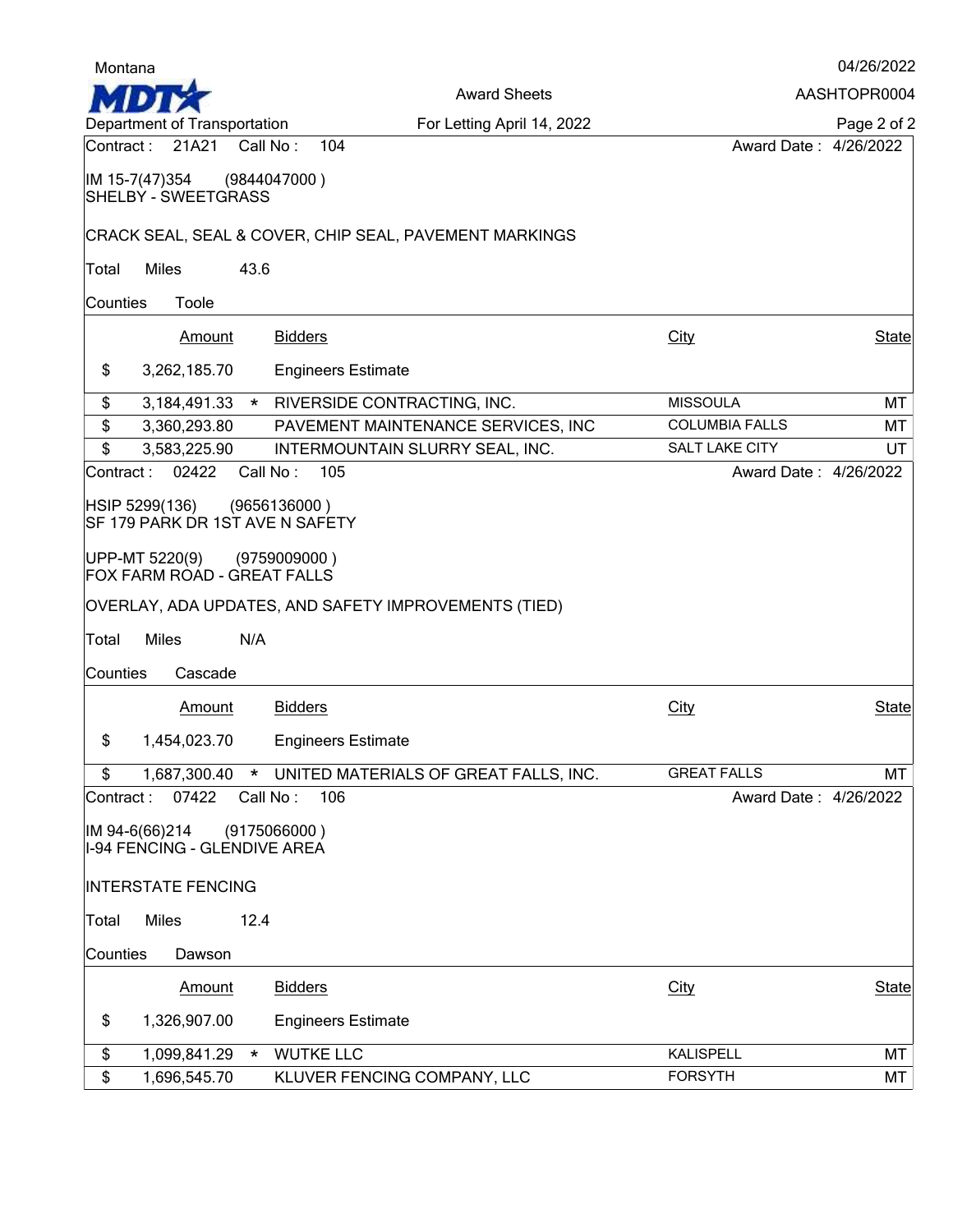| Montana                                                         |                                            |                                                                                   | 04/05/2022   |
|-----------------------------------------------------------------|--------------------------------------------|-----------------------------------------------------------------------------------|--------------|
|                                                                 | <b>Award Sheets</b>                        |                                                                                   | AASHTOPR0004 |
| Department of Transportation                                    | For Letting March 24, 2022                 |                                                                                   | Page 1 of 2  |
| 03322<br>Contract :                                             | Call No:<br>201                            | Award Date: 4/5/2022                                                              |              |
| STPS 278-1(37)35<br><b>JACKSON - SOUTHEAST</b>                  | (9870037000)                               | Base Bid +<br>OPTION 1, HOT-IN-PLACE RECYCLE+<br><b>OPTION 2, MILL &amp; FILL</b> |              |
| <b>SEAL &amp; COVER</b>                                         |                                            |                                                                                   |              |
| <b>Miles</b><br>Total                                           | 15.8                                       |                                                                                   |              |
| Counties                                                        | Beaverhead                                 |                                                                                   |              |
| Amount                                                          | <b>Bidders</b>                             | City                                                                              | <b>State</b> |
| \$<br>3,684,082.40                                              | <b>Engineers Estimate</b>                  |                                                                                   |              |
| \$                                                              | 4,507,521.43 * RIVERSIDE CONTRACTING, INC. | <b>MISSOULA</b>                                                                   | MT           |
| \$<br>4,949,000.00                                              | SCHELLINGER CONSTRUCTION CO., INC.         | <b>COLUMBIA FALLS</b>                                                             | МT           |
| 04322<br>Contract:                                              | Call No:<br>202                            | Award Date: 4/5/2022                                                              |              |
| STPP 69-1(44)0<br>WHITEHALL - EAST<br>MILL & FILL, SEAL & COVER | (9740044000)                               |                                                                                   |              |
|                                                                 |                                            |                                                                                   |              |
| <b>Miles</b><br>Total                                           | 6.1                                        |                                                                                   |              |
| Jefferson<br>Counties                                           |                                            |                                                                                   |              |
| Amount                                                          | <b>Bidders</b>                             | City                                                                              | <b>State</b> |
| \$<br>2,778,771.10                                              | <b>Engineers Estimate</b>                  |                                                                                   |              |
| \$<br>2,889,150.55                                              | RIVERSIDE CONTRACTING, INC.<br>$\star$     | <b>MISSOULA</b>                                                                   | MT           |
| 05322<br>Contract:                                              | Call No:<br>203                            | Award Date: 4/5/2022                                                              |              |
| HSIP 15-5(143)278<br>SF 169 I-15 HT CABLE RAIL                  | (9376143000)                               |                                                                                   |              |
| <b>HIGH TENSION CABLE RAIL</b>                                  |                                            |                                                                                   |              |
| <b>Miles</b><br>Total                                           | 10.9                                       |                                                                                   |              |
| Cascade<br>Counties                                             |                                            |                                                                                   |              |
| Amount                                                          | <b>Bidders</b>                             | City                                                                              | <b>State</b> |
| \$<br>2,809,038.00                                              | <b>Engineers Estimate</b>                  |                                                                                   |              |
| \$<br>2,871,833.00                                              | POTEET CONSTRUCTION, INC.<br>$\star$       | <b>MISSOULA</b>                                                                   | MT           |
| \$<br>3,141,592.00                                              | CORAL CONSTRUCTION COMPANY                 | <b>WILSONVILLE</b>                                                                | OR.          |
| \$<br>5,211,084.90                                              | MOUNTAIN WEST HOLDING COMPANY              | <b>BILLINGS</b>                                                                   | МT           |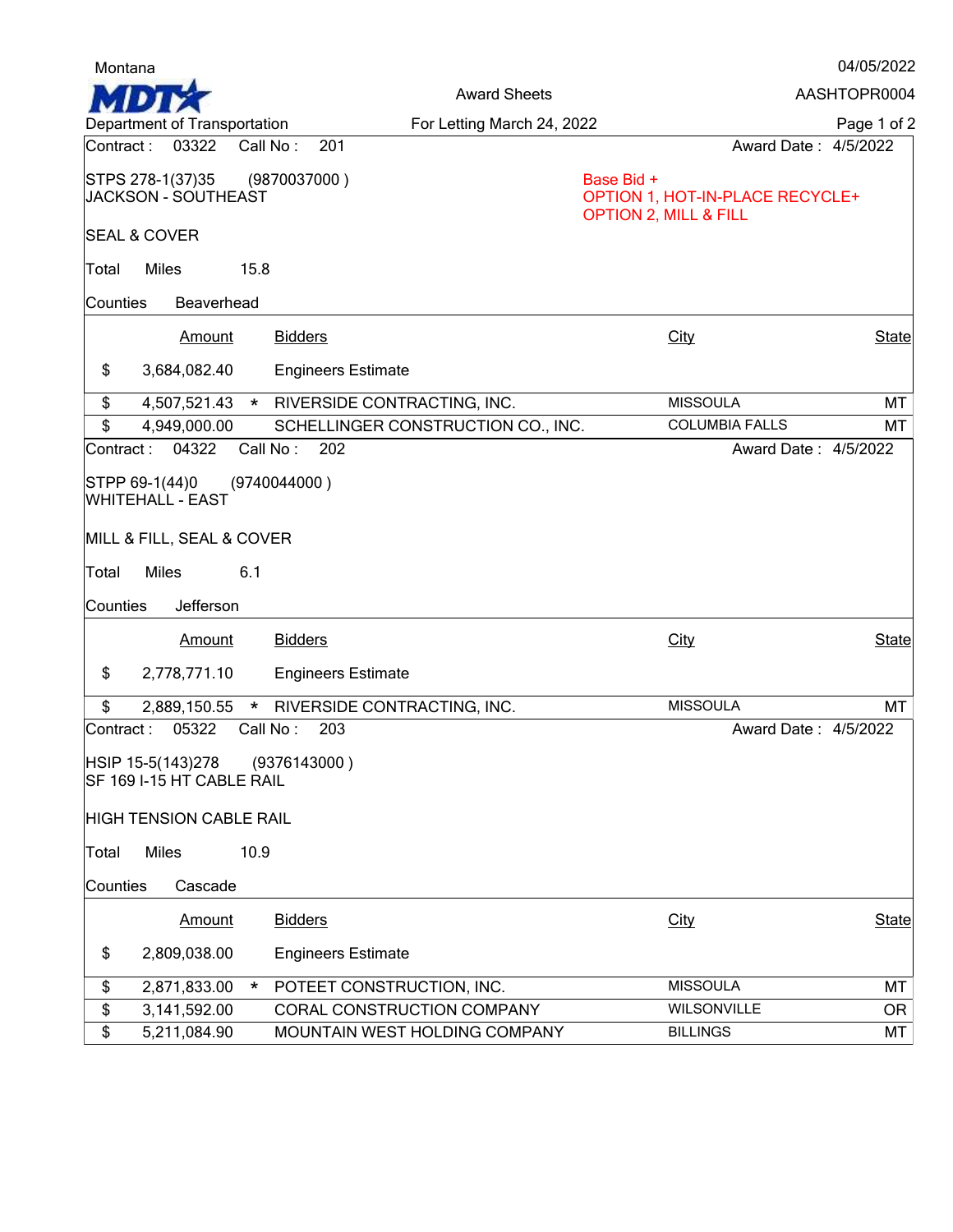| Montana                   |                              |         |                                |                                          |                      | 04/05/2022   |
|---------------------------|------------------------------|---------|--------------------------------|------------------------------------------|----------------------|--------------|
|                           |                              |         |                                | <b>Award Sheets</b>                      |                      | AASHTOPR0004 |
|                           | Department of Transportation |         |                                | For Letting March 24, 2022               |                      | Page 2 of 2  |
| Contract:                 | 09222                        |         | 205<br>Call No:                |                                          | Award Date: 4/5/2022 |              |
| TA 48(55)<br>Path & Walks | (9449055000)                 |         | HWY 78 PATH & WALKS - COLUMBUS |                                          |                      |              |
| Total                     | <b>Miles</b>                 | N/A     |                                |                                          |                      |              |
| lCounties                 | <b>Stillwater</b>            |         |                                |                                          |                      |              |
|                           | Amount                       |         | <b>Bidders</b>                 |                                          | City                 | State        |
| \$                        | 1,304,652.50                 |         | <b>Engineers Estimate</b>      |                                          |                      |              |
| \$                        | 1,079,193.14                 | $\star$ | FACTION CONSTRUCTORS, LLC      |                                          | <b>COLUMBUS</b>      | MT           |
| \$                        | 1,311,489.90                 |         |                                | MILLENNIUM CONSTRUCTION & CONSULTING INC | <b>BILLINGS</b>      | MT           |
| \$                        | 1,947,251.10                 |         | RIVERSIDE CONTRACTING, INC.    |                                          | <b>MISSOULA</b>      | МT           |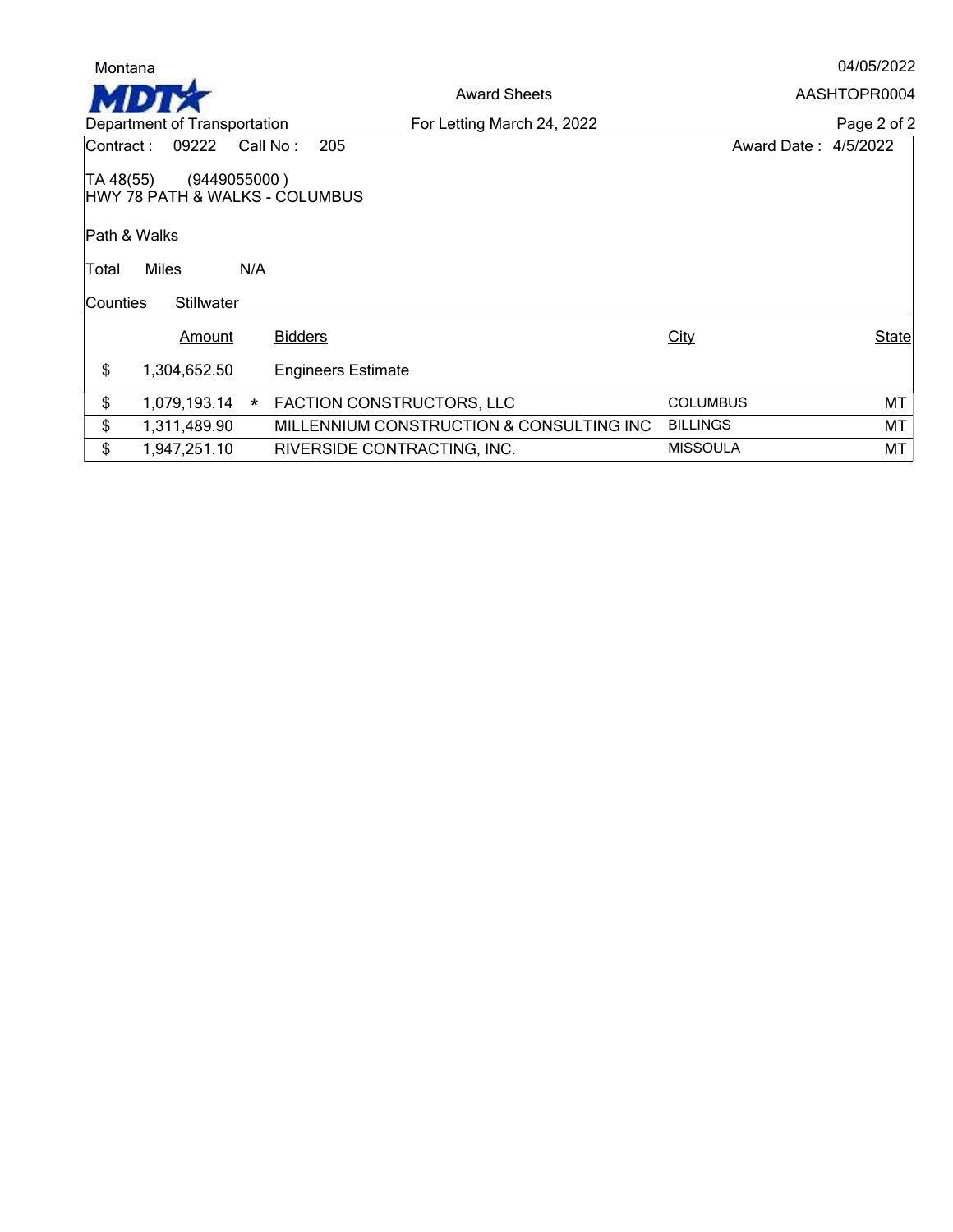| Montana                                                           |                                    |                       | 03/22/2022   |
|-------------------------------------------------------------------|------------------------------------|-----------------------|--------------|
|                                                                   | <b>Award Sheets</b>                |                       | AASHTOPR0004 |
| Department of Transportation                                      | For Letting March 10, 2022         |                       | Page 1 of 2  |
| Contract:<br>10222<br>Call No:                                    | 101                                | Award Date: 3/22/2022 |              |
| STPB 9044(31)<br>(8876031000)<br>BIG PORCUPINE CR - 14M E INGOMAR |                                    |                       |              |
| <b>BRIDGE REPLACEMENT</b>                                         |                                    |                       |              |
| Miles<br>0.1<br>Total                                             |                                    |                       |              |
| Counties<br>Rosebud                                               |                                    |                       |              |
| <b>Bidders</b><br>Amount                                          |                                    | City                  | State        |
| \$<br>1,217,058.20                                                | <b>Engineers Estimate</b>          |                       |              |
| \$<br>1,139,801.40<br>$\star$                                     | <b>TCA GROUP INC</b>               | <b>HELENA</b>         | MT           |
| $\boldsymbol{\hat{z}}$<br>1,855,264.86                            | WICKENS CONSTRUCTION, INC.         | <b>LEWISTOWN</b>      | MT           |
| \$<br>2,265,102.60                                                | SLETTEN CONSTRUCTION COMPANY       | <b>GREAT FALLS</b>    | МT           |
| 02B21<br>Call No:<br>Contract:                                    | 102                                | Award Date: 3/22/2022 |              |
| STPS 308-1(35)7<br>(9799035000)<br>BEARCREEK-EAST (S-308)         |                                    |                       |              |
| STPS 421-2(8)11<br>(9802008000)<br>JCT US 212-NORTHWEST (S-421)   |                                    |                       |              |
| SEAL & COVER (TIED)                                               |                                    |                       |              |
| <b>Miles</b><br>7.6<br>Total                                      |                                    |                       |              |
| Counties<br>Carbon                                                |                                    |                       |              |
| <b>Bidders</b><br>Amount                                          |                                    | <b>City</b>           | State        |
| \$<br>1,181,109.00                                                | <b>Engineers Estimate</b>          |                       |              |
| \$<br>1,103,801.96<br>$\star$                                     | HARDRIVES CONSTRUCTION, INC.       | <b>BILLINGS</b>       | MT           |
| \$<br>1,150,459.05                                                | PAVEMENT MAINTENANCE SERVICES, INC | <b>COLUMBIA FALLS</b> | MT           |
| \$<br>1,271,653.50                                                | RIVERSIDE CONTRACTING, INC.        | <b>MISSOULA</b>       | MT           |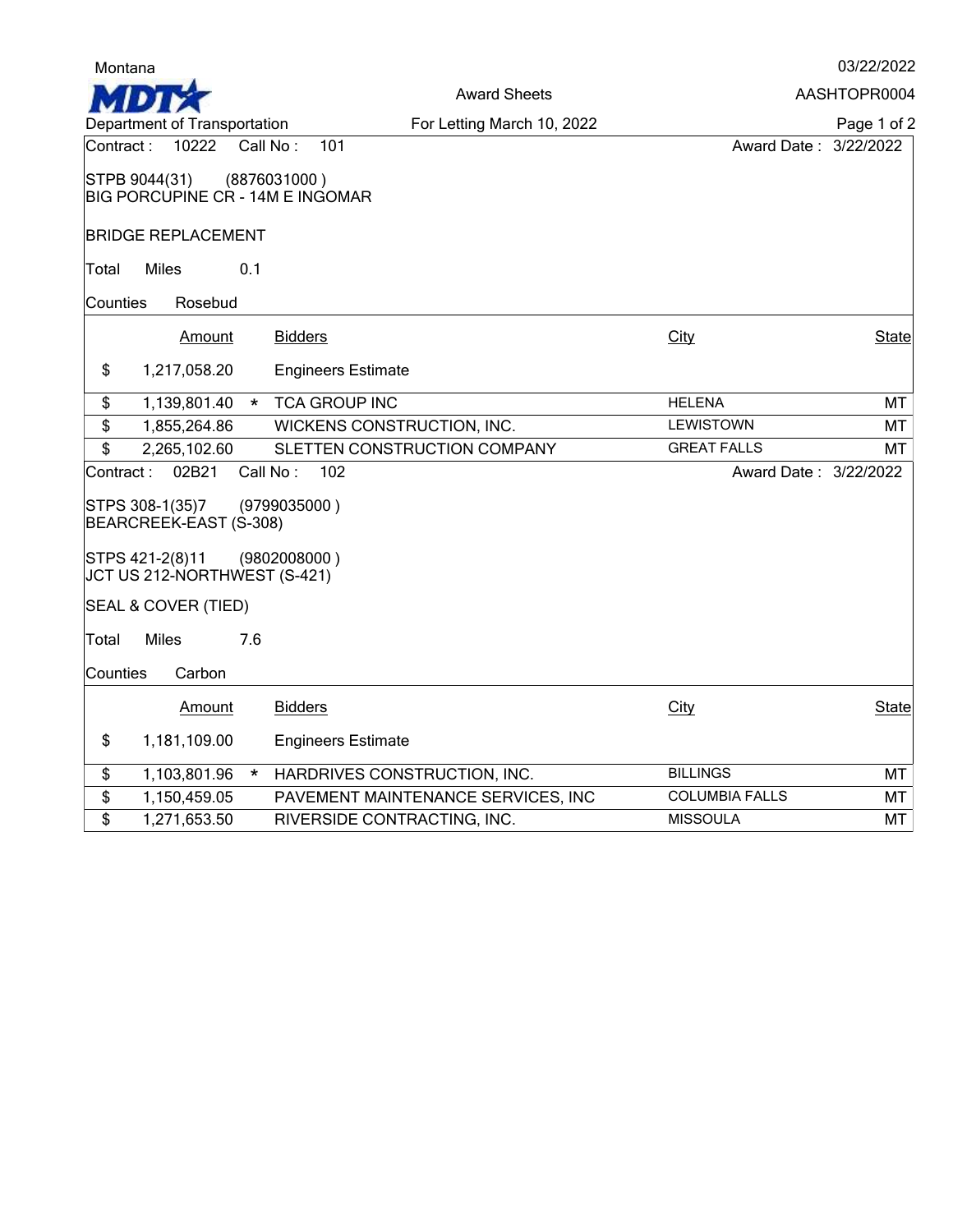| Montana                              |                                                                    |                                    |                       | 03/22/2022   |
|--------------------------------------|--------------------------------------------------------------------|------------------------------------|-----------------------|--------------|
|                                      |                                                                    | <b>Award Sheets</b>                |                       | AASHTOPR0004 |
|                                      | Department of Transportation                                       | For Letting March 10, 2022         |                       | Page 2 of 2  |
| Contract:                            | 02322                                                              | 103<br>Call No:                    | Award Date: 3/22/2022 |              |
|                                      | NH 49-2(13)16<br><b>BEAVERHEAD ROCK - NORTH</b>                    | (9475013000)                       |                       |              |
|                                      | <b>SEAL &amp; COVER</b>                                            |                                    |                       |              |
| Total                                | <b>Miles</b><br>11.3                                               |                                    |                       |              |
| Counties                             | Madison                                                            |                                    |                       |              |
|                                      | Amount                                                             | <b>Bidders</b>                     | City                  | <b>State</b> |
| \$                                   | 957,432.35                                                         | <b>Engineers Estimate</b>          |                       |              |
| \$                                   | 900,504.87<br>$\star$                                              | PAVEMENT MAINTENANCE SERVICES, INC | <b>COLUMBIA FALLS</b> | MT           |
| $\overline{\boldsymbol{\mathsf{S}}}$ | 957,755.43                                                         | RIVERSIDE CONTRACTING, INC.        | <b>MISSOULA</b>       | MT           |
| \$                                   | 991,293.68                                                         | JIM GILMAN EXCAVATING, INC.        | <b>BUTTE</b>          | MT           |
| \$                                   | 1,153,332.96                                                       | HELENA SAND & GRAVEL, INC.         | <b>HELENA</b>         | MT           |
|                                      | STPS 205-1(49)0<br><b>THREE FORKS - EAST</b><br>THREE FORKS - EAST | (9306048000)                       |                       |              |
| Total                                | <b>Miles</b><br>14.9                                               |                                    |                       |              |
| Counties                             | Gallatin                                                           |                                    |                       |              |
|                                      | <b>Amount</b>                                                      | <b>Bidders</b>                     | <b>City</b>           | <b>State</b> |
| \$                                   | 899,814.38                                                         | <b>Engineers Estimate</b>          |                       |              |
| \$                                   | 914,966.50<br>*                                                    | PAVEMENT MAINTENANCE SERVICES, INC | <b>COLUMBIA FALLS</b> | <b>MT</b>    |
| \$                                   | 1,098,599.85                                                       | RIVERSIDE CONTRACTING, INC.        | <b>MISSOULA</b>       | MT           |
| \$                                   | 1,155,552.93                                                       | HELENA SAND & GRAVEL, INC.         | <b>HELENA</b>         | MT           |
| Contract:                            | 01322                                                              | Call No:<br>105                    | Award Date: 3/22/2022 |              |
|                                      | (9471041000)<br>NH 1899(41)<br><b>BUTTE - URBAN</b>                |                                    |                       |              |
|                                      | <b>SEAL &amp; COVER</b>                                            |                                    |                       |              |
| Total                                | Miles<br>N/A                                                       |                                    |                       |              |
| Counties                             | Silver Bow                                                         |                                    |                       |              |
|                                      | Amount                                                             | <b>Bidders</b>                     | <b>City</b>           | State        |
| \$                                   | 689,253.40                                                         | <b>Engineers Estimate</b>          |                       |              |
| \$                                   | 1,048,731.70<br>$\ast$                                             | JIM GILMAN EXCAVATING, INC.        | <b>BUTTE</b>          | МT           |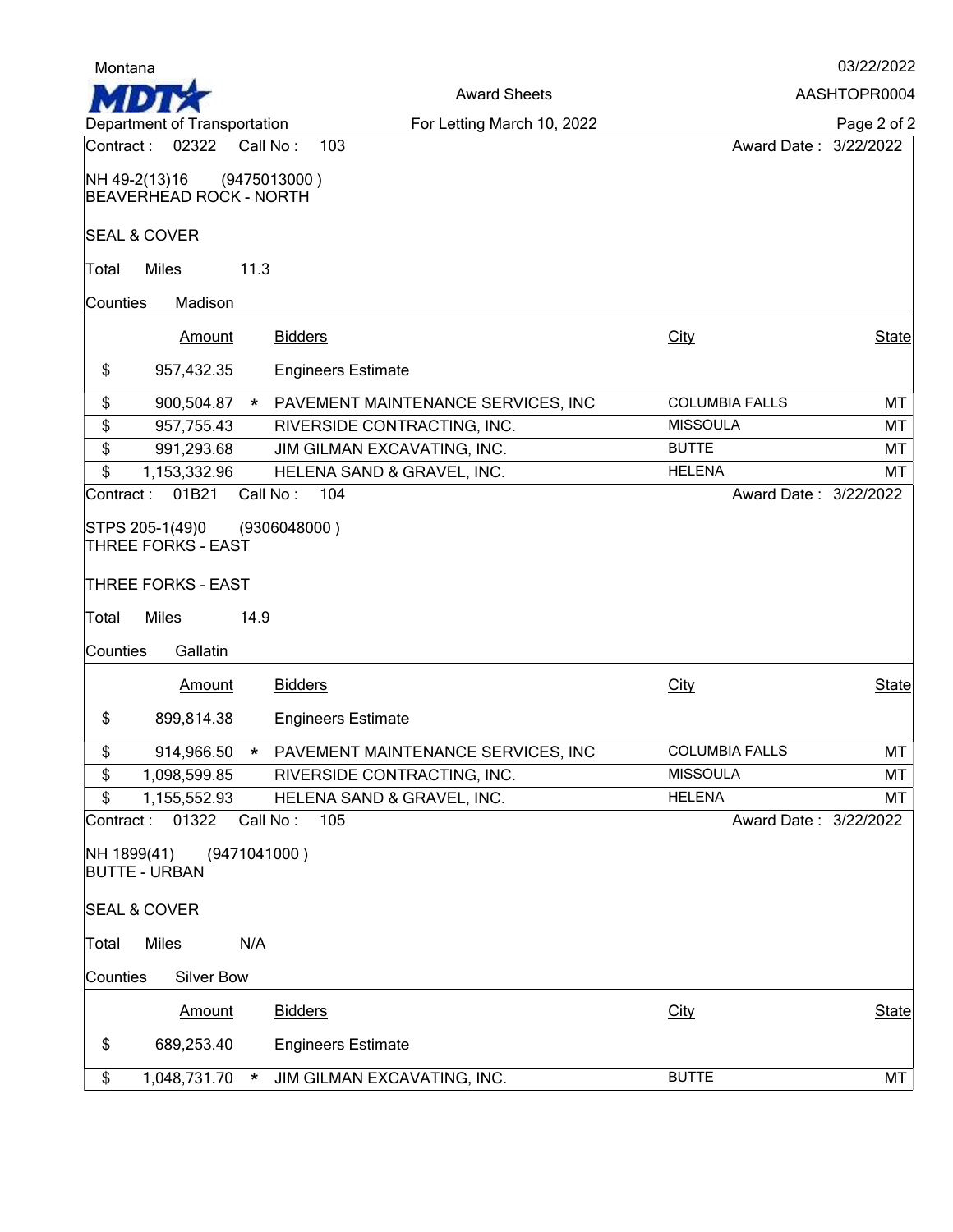| Montana                                          |          |                                                         |                       | 03/08/2022   |
|--------------------------------------------------|----------|---------------------------------------------------------|-----------------------|--------------|
|                                                  |          | <b>Award Sheets</b>                                     |                       | AASHTOPR0004 |
| Department of Transportation                     |          | For Letting February 24, 2022                           |                       | Page 1 of 3  |
| 06222<br>Contract :                              |          | Call No:<br>201                                         | Award Date: 3/8/2022  |              |
| CRSII-STPP 32-2(18)39<br>SCOBEY - SOUTH          |          | (9458018000)                                            |                       |              |
| COLD MILLING, PMS OVERLAY                        |          |                                                         |                       |              |
| <b>Miles</b><br>Total                            | 11.3     |                                                         |                       |              |
| Daniels<br>Counties                              |          |                                                         |                       |              |
| Amount                                           |          | <b>Bidders</b>                                          | City                  | <b>State</b> |
| \$<br>4,000,039.50                               |          | <b>Engineers Estimate</b>                               |                       |              |
| \$<br>3,530,280.37                               |          | * PRINCE, INC.                                          | <b>FORSYTH</b>        | МT           |
| \$<br>3,978,232.07                               |          | KNIFE RIVER CORPORATION-NORTH CENTRAL                   | <b>BISMARCK</b>       | <b>ND</b>    |
| \$<br>4,036,327.30                               |          | CENTURY COMPANIES, INC.                                 | <b>LEWISTOWN</b>      | МT           |
| 04222<br>Contract:                               |          | Call No:<br>202                                         | Award Date: 3/8/2022  |              |
| FISHTRAP - EAST & WEST (MT-43)<br>Miles<br>Total | 9.3      | COLD MILLING, SCRUB SEAL, PMS OVERLAY, AND SEAL & COVER |                       |              |
| Counties<br>Deer Lodge                           |          |                                                         |                       |              |
| Amount                                           |          | <b>Bidders</b>                                          | City                  | <b>State</b> |
| \$<br>3,379,397.80                               |          | <b>Engineers Estimate</b>                               |                       |              |
| \$<br>3,415,375.30                               | $\star$  | SCHELLINGER CONSTRUCTION CO., INC.                      | <b>COLUMBIA FALLS</b> | MT           |
| \$<br>3,451,170.00                               |          | RIVERSIDE CONTRACTING, INC.                             | <b>MISSOULA</b>       | MT           |
| 08222<br>Contract:                               | Call No: | 203                                                     | Award Date: 3/8/2022  |              |
| STPS 381-1(7)5<br>SOUTH OF US 12 - SOUTH (S-381) |          | (9801007000)                                            |                       |              |
| <b>RESURFACING, GRAVEL</b>                       |          |                                                         |                       |              |
| <b>Miles</b><br>Total                            | 11.5     |                                                         |                       |              |
| Musselshell<br>Counties                          |          |                                                         |                       |              |
| <b>Amount</b>                                    |          | <b>Bidders</b>                                          | <b>City</b>           | State        |
| \$<br>2,061,963.00                               |          | <b>Engineers Estimate</b>                               |                       |              |
| \$<br>2,966,847.00                               | $\star$  | RIVERSIDE CONTRACTING, INC.                             | <b>MISSOULA</b>       | MT           |
| \$<br>3,165,816.28                               |          | MARTIN CONSTRUCTION, INC.                               | <b>DICKINSON</b>      | ND.          |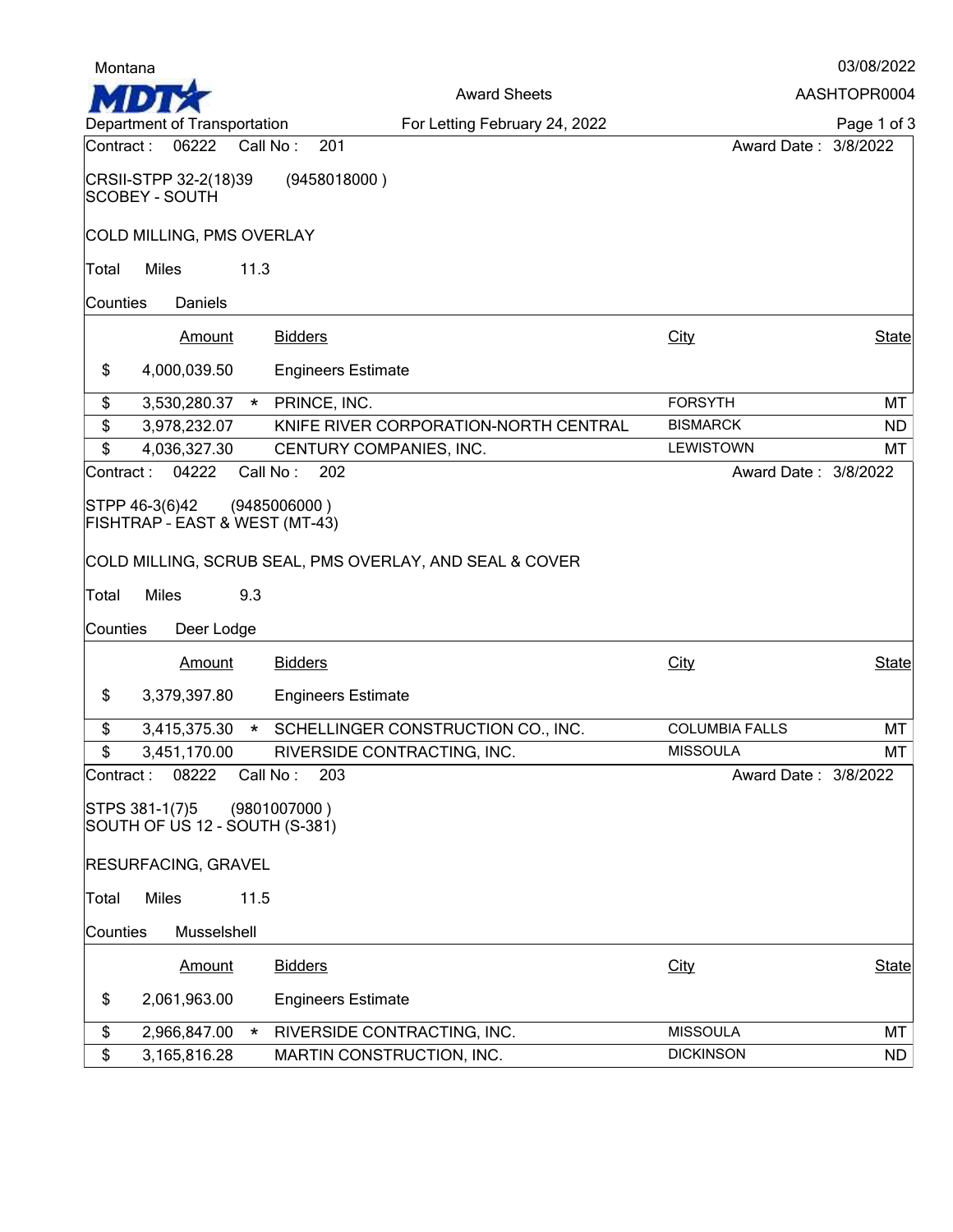| 03/08/2022 |  |  |  |
|------------|--|--|--|
|------------|--|--|--|

Award Sheets AASHTOPR0004  $\mathbf{H}$ Department of Transportation For Letting February 24, 2022Page 2 of 3 Contract : 05222 Call No : 204 Award Date : 3/8/2022 CMGF 5299(134) (9532134000 ) STUCKEY ROAD - GREAT FALLS RECONSTRUCTION - WITHOUT ADDED CAPACITY Total Miles 0.4 Counties Cascade Amount Bidders State City City State \$ 1,026,164.40 Engineers Estimate \$ 1,040,115.29 \* UNITED MATERIALS OF GREAT FALLS, INC. GREAT FALLS MT<br>
ontract: 06721 Call No: 205 Rejected Contract:  $06721$  Call No:  $205$ HSIP 8199(161) (9920161000 ) SF 199 MARY JANE BROADWAY INTERSECTION INTERSECTION IMPROVEMENTS Total Miles 0.6 Counties Missoula Amount Bidders State City City State \$ 789,984.40 Engineers Estimate \$ 1,238,954.58 KNIFE RIVER CORPORATION - MSLA MISSOULA MISSOULA Contract :  $JC122$  Call No : 206 No Bids STPX STWD(875) (10094875000 ) MBTA JOC-MISSOULA AREA TREE AND SHRUB REMOVAL Total Miles 4.2 Counties Missoula Amount Bidders State City State State State State State State State State State State State State State State \$ Engineers Estimate

Montana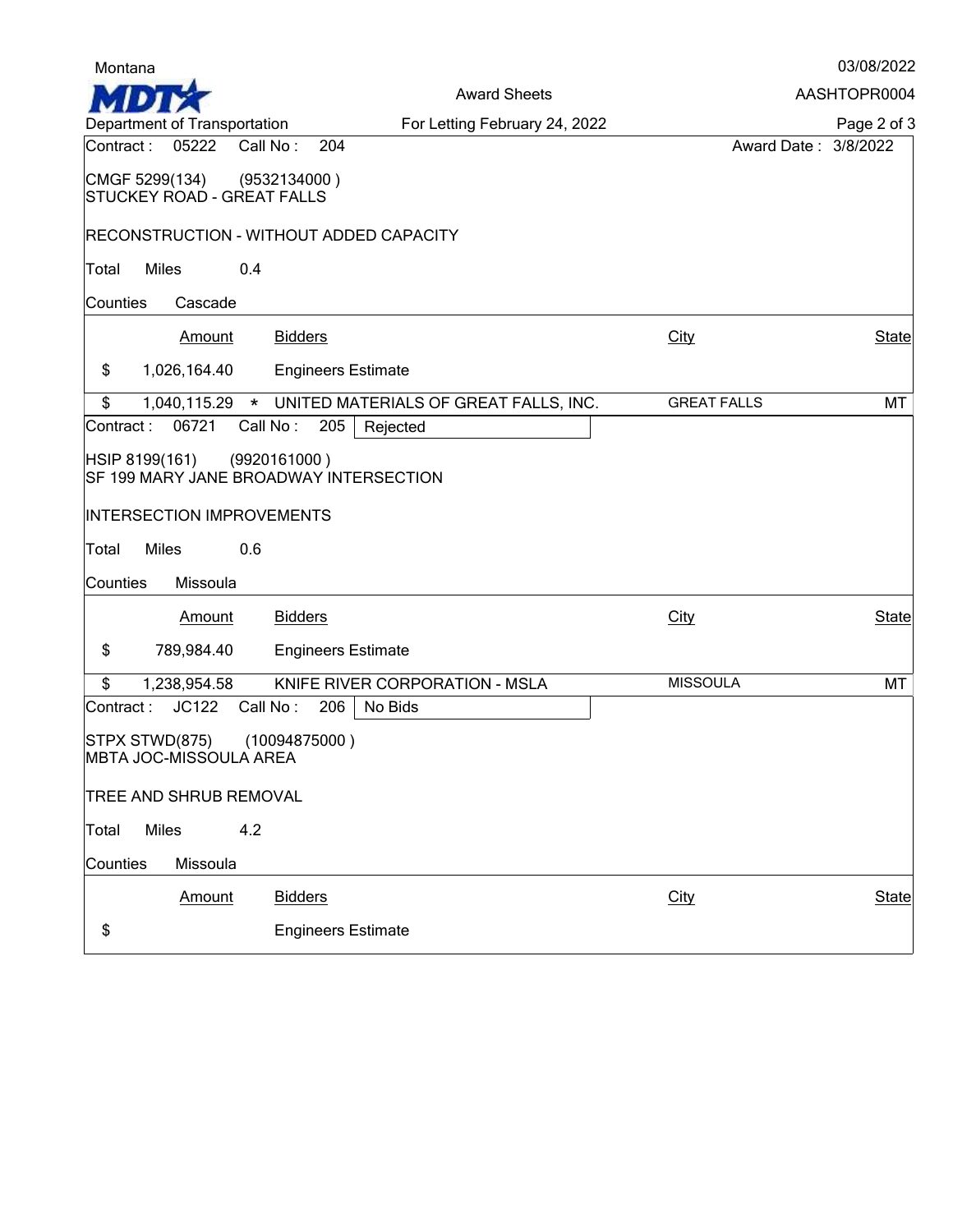| AASHTOPR0004<br><b>Award Sheets</b><br>Department of Transportation<br>For Letting February 24, 2022<br>207<br>Contract:<br>07222<br>Call No:<br>Award Date: 3/8/2022<br> HSIP STWD(631)<br>(9611631000)<br><b>SF 179 INTX IMPROVEMENTS D4</b><br> HSIP STWD(633)<br>(9612633000)<br><b>SF 179 INTX IMPRV CR 350 P-201</b><br>SIGNING AND SIGNAL IMPROVEMENTS<br><b>Miles</b><br>0.6<br>Total<br>Phillips, Richland, Roosevelt<br>lCounties l<br><b>Bidders</b><br>City<br>Amount<br>\$<br>118,947.85<br><b>Engineers Estimate</b><br>\$<br>200,520.90<br><b>GREAT FALLS</b><br><b>MONTANA LINES, INC. - GFLS</b><br>$\star$ | Montana |  | 03/08/2022   |
|------------------------------------------------------------------------------------------------------------------------------------------------------------------------------------------------------------------------------------------------------------------------------------------------------------------------------------------------------------------------------------------------------------------------------------------------------------------------------------------------------------------------------------------------------------------------------------------------------------------------------|---------|--|--------------|
|                                                                                                                                                                                                                                                                                                                                                                                                                                                                                                                                                                                                                              |         |  |              |
|                                                                                                                                                                                                                                                                                                                                                                                                                                                                                                                                                                                                                              |         |  | Page 3 of 3  |
|                                                                                                                                                                                                                                                                                                                                                                                                                                                                                                                                                                                                                              |         |  |              |
|                                                                                                                                                                                                                                                                                                                                                                                                                                                                                                                                                                                                                              |         |  |              |
|                                                                                                                                                                                                                                                                                                                                                                                                                                                                                                                                                                                                                              |         |  |              |
|                                                                                                                                                                                                                                                                                                                                                                                                                                                                                                                                                                                                                              |         |  |              |
|                                                                                                                                                                                                                                                                                                                                                                                                                                                                                                                                                                                                                              |         |  |              |
|                                                                                                                                                                                                                                                                                                                                                                                                                                                                                                                                                                                                                              |         |  |              |
|                                                                                                                                                                                                                                                                                                                                                                                                                                                                                                                                                                                                                              |         |  | <b>State</b> |
|                                                                                                                                                                                                                                                                                                                                                                                                                                                                                                                                                                                                                              |         |  |              |
|                                                                                                                                                                                                                                                                                                                                                                                                                                                                                                                                                                                                                              |         |  | MT           |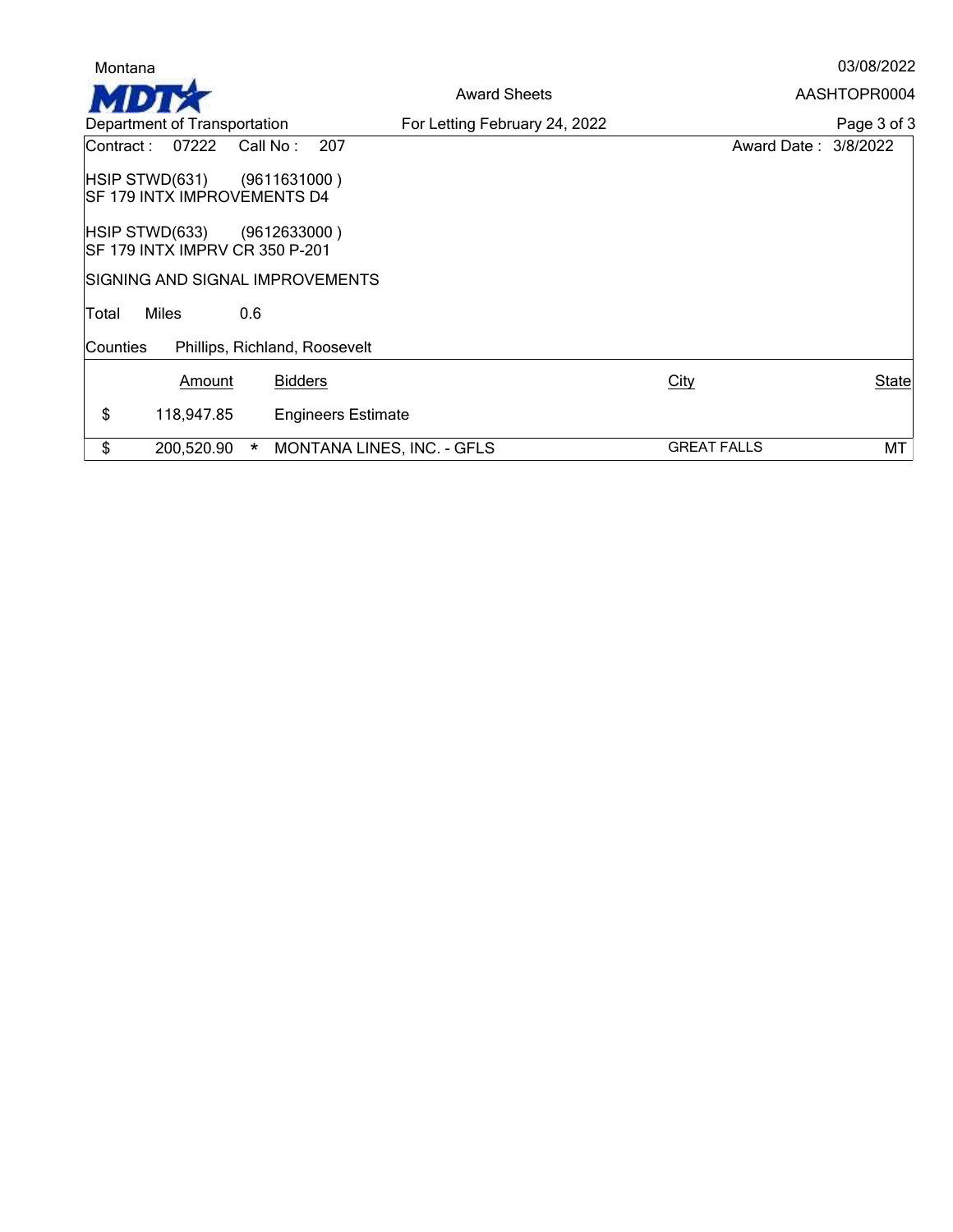| Montana         |                                                                                     |                                                   |                                          | 02/22/2022   |
|-----------------|-------------------------------------------------------------------------------------|---------------------------------------------------|------------------------------------------|--------------|
|                 |                                                                                     | <b>Award Sheets</b>                               |                                          | AASHTOPR0004 |
|                 | Department of Transportation                                                        | For Letting February 10, 2022                     |                                          | Page 1 of 3  |
| Contract :      | 01222                                                                               | Call No:<br>101                                   | Award Date: 2/22/2022                    |              |
|                 | STPP 19-2(32)39<br>PHILIPSBURG - NORTH                                              | (9864032000)                                      |                                          |              |
|                 | <b>PAVEMENT PRESERVATION</b>                                                        |                                                   |                                          |              |
| Total           | <b>Miles</b>                                                                        | 16.4                                              |                                          |              |
| Counties        | Granite                                                                             |                                                   |                                          |              |
|                 | <b>Amount</b>                                                                       | <b>Bidders</b>                                    | City                                     | <b>State</b> |
|                 |                                                                                     |                                                   |                                          |              |
| \$              | 4,054,155.05                                                                        | <b>Engineers Estimate</b>                         |                                          |              |
| \$              | 3,739,571.99                                                                        | SCHELLINGER CONSTRUCTION CO., INC.<br>$\star$     | <b>COLUMBIA FALLS</b>                    | MT           |
| \$              | 4,145,920.00                                                                        | RIVERSIDE CONTRACTING, INC.                       | <b>MISSOULA</b>                          | MT           |
| \$              | 4,261,898.83                                                                        | L.H.C., INCORPORATED                              | <b>KALISPELL</b>                         | MT           |
| \$<br>Contract: | 4,349,433.70<br>19A21                                                               | KNIFE RIVER CORPORATION - MSLA<br>Call No:<br>102 | <b>MISSOULA</b><br>Award Date: 2/22/2022 | МT           |
| Total           | NH 37-1(44)22<br><b>BUSBY-EAST &amp; WEST</b><br><b>MINOR REHAB</b><br><b>Miles</b> | (9771044000)<br>5.0                               |                                          |              |
| Counties        | <b>Big Horn</b>                                                                     |                                                   |                                          |              |
|                 | Amount                                                                              | <b>Bidders</b>                                    | City                                     | <b>State</b> |
| \$              | 3,336,218.21                                                                        | <b>Engineers Estimate</b>                         |                                          |              |
| \$              |                                                                                     | 3,788,209.35 * RIVERSIDE CONTRACTING, INC.        | <b>MISSOULA</b>                          | MT           |
| Contract :      | 08A21                                                                               | 103<br>Call No:                                   | Award Date: 2/22/2022                    |              |
|                 | IM 15-1(124)75<br><b>APEX - GLEN</b>                                                | (9464124000)                                      |                                          |              |
|                 |                                                                                     | SEAL & COVER, BRIDGE REPAIR & SAFETY IMPROVEMENTS |                                          |              |
| Total           | <b>Miles</b>                                                                        | 10.3                                              |                                          |              |
| Counties        | Beaverhead                                                                          |                                                   |                                          |              |
|                 | <b>Amount</b>                                                                       | <b>Bidders</b>                                    | City                                     | State        |
| \$              | 2,983,495.60                                                                        | <b>Engineers Estimate</b>                         |                                          |              |
| \$              | 2,840,954.58                                                                        | JIM GILMAN EXCAVATING, INC.<br>$\star$            | <b>BUTTE</b>                             | MT           |
| \$              | 2,958,650.96                                                                        | RIVERSIDE CONTRACTING, INC.                       | <b>MISSOULA</b>                          | MT           |
|                 |                                                                                     |                                                   |                                          |              |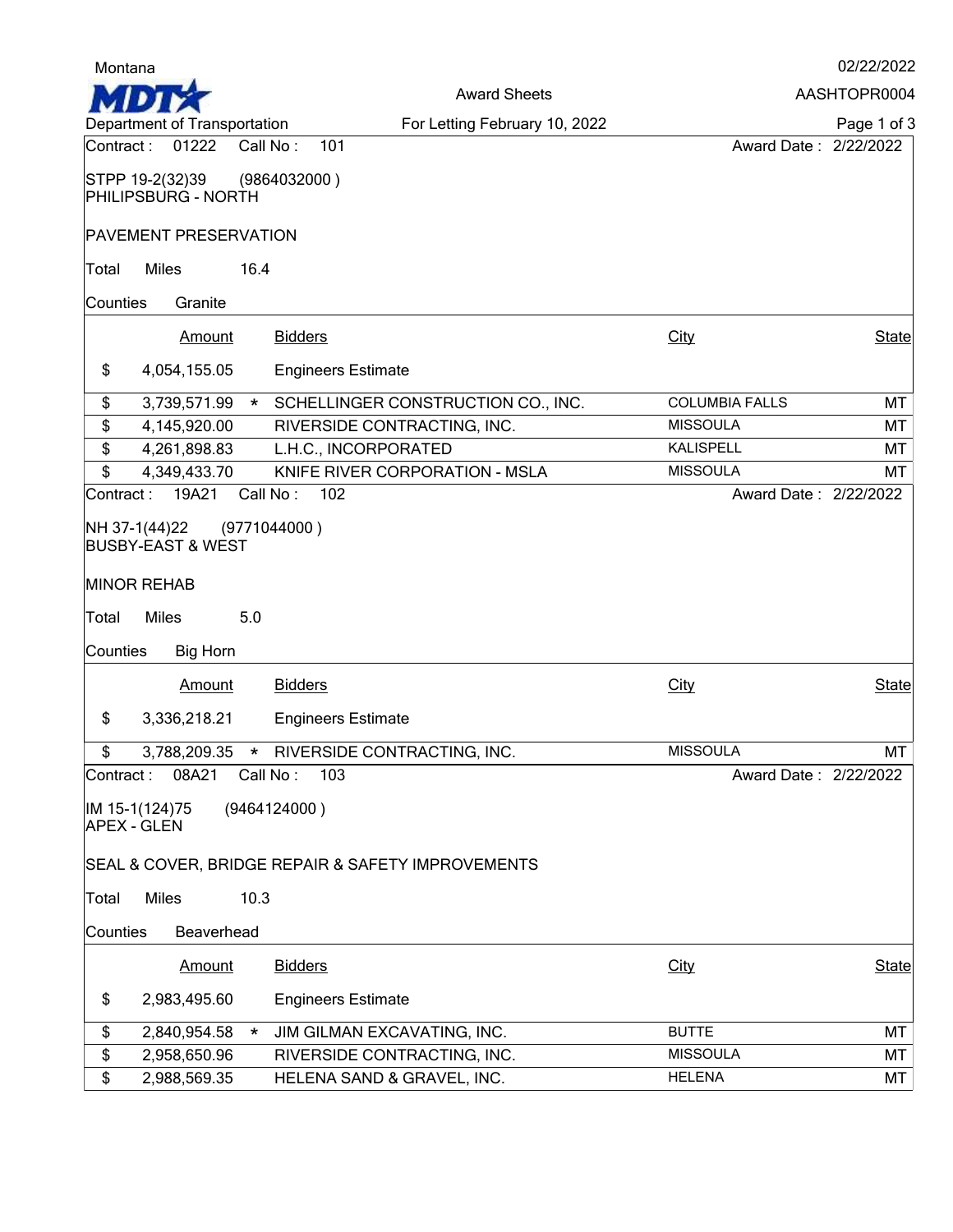| Montana   |                                                        |          |                                         |                       | 02/22/2022   |
|-----------|--------------------------------------------------------|----------|-----------------------------------------|-----------------------|--------------|
|           |                                                        |          | <b>Award Sheets</b>                     |                       | AASHTOPR0004 |
|           | Department of Transportation                           |          | For Letting February 10, 2022           |                       | Page 2 of 3  |
| Contract: | 02222                                                  | Call No: | 104                                     | Award Date: 2/22/2022 |              |
|           | STPP 80-1(35)34<br><b>GERALDINE - SOUTH</b>            |          | (9847035000)                            |                       |              |
|           |                                                        |          | PAVEMENT PRES, COLD MILLING, CRACK SEAL |                       |              |
| Total     | <b>Miles</b>                                           | 8.7      |                                         |                       |              |
| Counties  | Chouteau                                               |          |                                         |                       |              |
|           | Amount                                                 |          | <b>Bidders</b>                          | City                  | <b>State</b> |
| \$        | 2,927,258.50                                           |          | <b>Engineers Estimate</b>               |                       |              |
| \$        | 2,699,583.87                                           | $\star$  | SCHELLINGER CONSTRUCTION CO., INC.      | <b>COLUMBIA FALLS</b> | <b>MT</b>    |
| \$        | 2,752,182.55                                           |          | CENTURY COMPANIES, INC.                 | <b>LEWISTOWN</b>      | MT           |
| \$        | 2,995,985.70                                           |          | PRINCE, INC.                            | <b>FORSYTH</b>        | MT           |
| Contract: | 03B21                                                  | Call No: | 105                                     | Award Date: 2/22/2022 |              |
|           | STPS 384-1(22)13<br><b>BIG HORN COUNTY LINE - WEST</b> |          | (9798022000)                            |                       |              |
|           | MILL/FILL, SEAL & COVER                                |          |                                         |                       |              |
| Total     | <b>Miles</b>                                           | 18.9     |                                         |                       |              |
| Counties  | <b>Big Horn</b>                                        |          |                                         |                       |              |
|           | Amount                                                 |          | <b>Bidders</b>                          | City                  | <b>State</b> |
| \$        | 2,314,637.87                                           |          | <b>Engineers Estimate</b>               |                       |              |
| \$        | 2,385,815.01                                           | $\star$  | KNIFE RIVER CORPORATION - BLGS          | <b>BILLINGS</b>       | MT           |
| \$        | 2,589,472.75                                           |          | CENTURY COMPANIES, INC.                 | <b>LEWISTOWN</b>      | MT           |
| \$        | 2,729,629.35                                           |          | RIVERSIDE CONTRACTING, INC.             | <b>MISSOULA</b>       | MT           |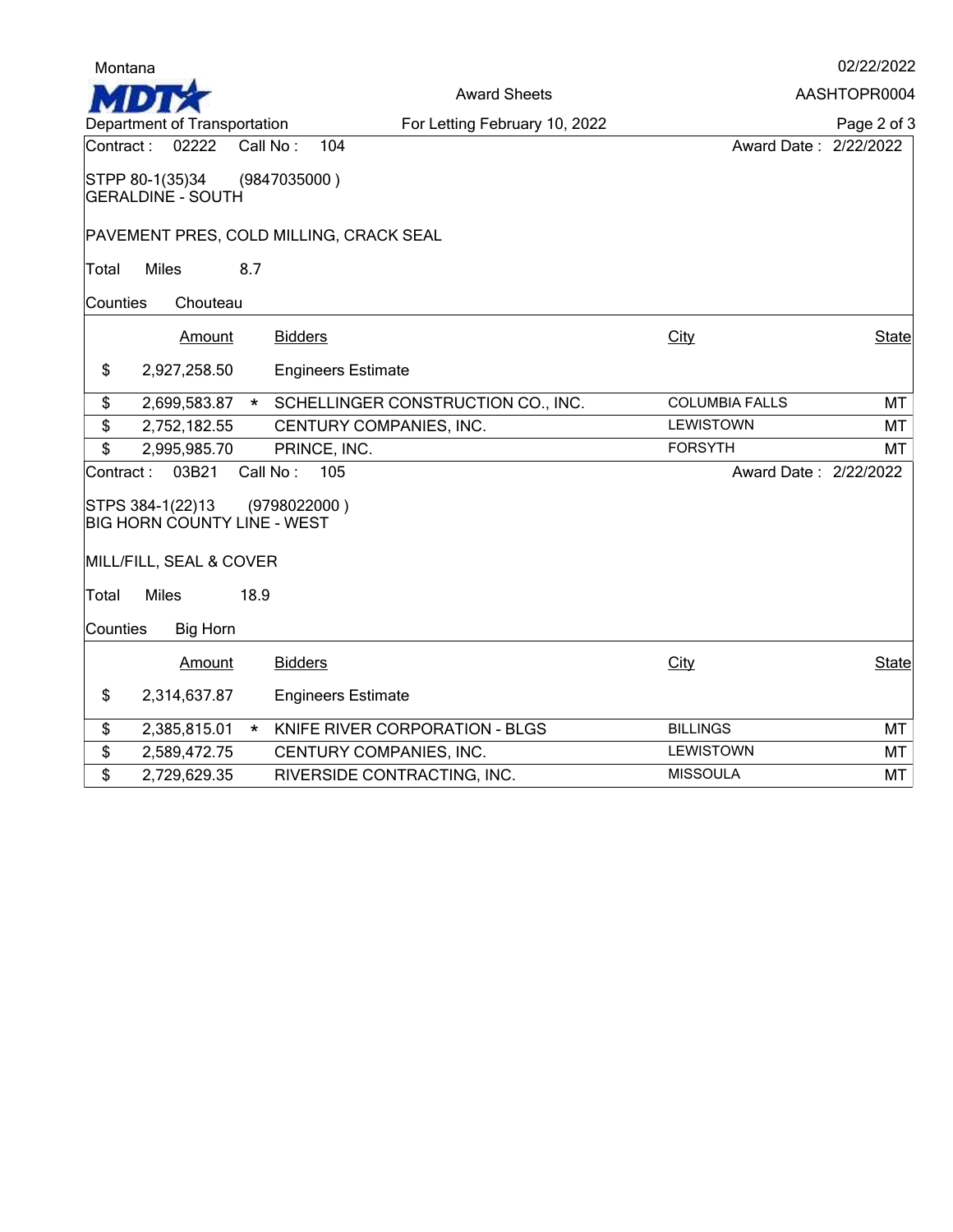| Montana   |                                                            |              |                                                                            |                       | 02/22/2022   |
|-----------|------------------------------------------------------------|--------------|----------------------------------------------------------------------------|-----------------------|--------------|
|           |                                                            |              | <b>Award Sheets</b>                                                        |                       | AASHTOPR0004 |
|           | Department of Transportation                               |              | For Letting February 10, 2022                                              |                       | Page 3 of 3  |
| Contract: | 02122                                                      | Call No:     | 106                                                                        | Award Date: 2/22/2022 |              |
|           | NH 29-1(68)50<br>SILVER STAR - N & S                       | (9479068000) |                                                                            |                       |              |
|           | <b>SEAL &amp; COVER</b>                                    |              |                                                                            |                       |              |
| Total     | <b>Miles</b>                                               | 7.8          |                                                                            |                       |              |
| Counties  | Madison                                                    |              |                                                                            |                       |              |
|           | Amount                                                     |              | <b>Bidders</b>                                                             | City                  | <b>State</b> |
| \$        | 1,120,562.50                                               |              | <b>Engineers Estimate</b>                                                  |                       |              |
| \$        | 1,048,774.15                                               |              | * RIVERSIDE CONTRACTING, INC.                                              | <b>MISSOULA</b>       | MT           |
| \$        | 1,051,569.50                                               |              | PAVEMENT MAINTENANCE SERVICES, INC                                         | <b>COLUMBIA FALLS</b> | MT           |
| \$        | 1,060,843.40                                               |              | JIM GILMAN EXCAVATING, INC.                                                | <b>BUTTE</b>          | MT           |
| \$        | 1,070,469.85                                               |              | HELENA SAND & GRAVEL, INC.                                                 | <b>HELENA</b>         | MT           |
| Contract: | 03222                                                      | Call No:     | 107                                                                        | Award Date: 2/22/2022 |              |
|           | HSIP 90-9(146)540<br><b>I-90 WYOLA SAFETY IMPROVEMENTS</b> |              | (10096146000)                                                              |                       |              |
|           | STPS 384-1(24)1<br>HARDIN - EAST (S-384)                   | (9931024000) |                                                                            |                       |              |
|           |                                                            |              | SEAL & COVER, PAVEMENT MARKINGS, MINOR BRIDGE REHAB, SIGNING, SAFETY IMPRV |                       |              |
| Total     | <b>Miles</b>                                               | 6.2          |                                                                            |                       |              |
| Counties  | <b>Big Horn</b>                                            |              |                                                                            |                       |              |
|           | Amount                                                     |              | <b>Bidders</b>                                                             | City                  | <b>State</b> |
| \$        | 1,254,281.05                                               |              | <b>Engineers Estimate</b>                                                  |                       |              |
| \$        | 1,559,472.75                                               | $\star$      | RIVERSIDE CONTRACTING, INC.                                                | <b>MISSOULA</b>       | MT           |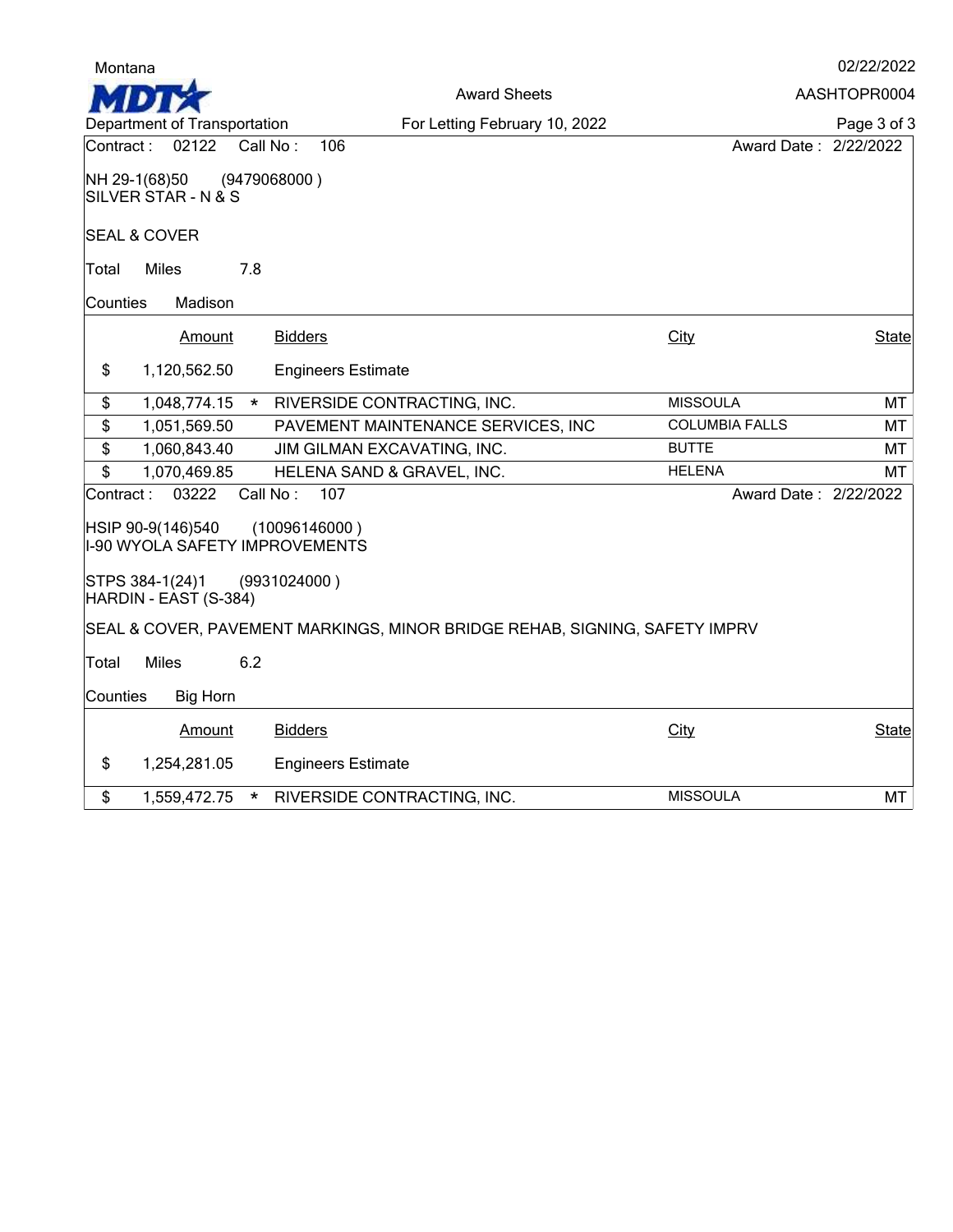| Montana                                                       |                                       |                       | 02/02/2022   |
|---------------------------------------------------------------|---------------------------------------|-----------------------|--------------|
|                                                               | <b>Award Sheets</b>                   |                       | AASHTOPR0004 |
| Department of Transportation                                  | For Letting January 20, 2022          |                       | Page 1 of 2  |
| 03122<br>Contract:                                            | Call No:<br>101                       | Award Date: 2/1/2022  |              |
| NHPB 90-2(159)117 (9546159000)<br>I-90 BRIDGE PRES MP 117-149 |                                       |                       |              |
| IM 90-2(163)110<br><b>BONNER INTERCHANGE - EAST</b>           | (9700163000 )                         |                       |              |
| IM 90-3(146)135 (9860146000)<br><b>BEARMOUTH - E &amp; W</b>  |                                       |                       |              |
| BRIDGE REHAB, RESURFACING, SEAL & COVER                       |                                       |                       |              |
| <b>Miles</b><br>32.0<br>Total                                 |                                       |                       |              |
| Counties<br>Granite, Missoula                                 |                                       |                       |              |
| Amount                                                        | <b>Bidders</b>                        | City                  | <b>State</b> |
|                                                               |                                       |                       |              |
| \$<br>19,076,105.60                                           | <b>Engineers Estimate</b>             |                       |              |
| \$<br>19, 164, 318.57                                         | * L.H.C., INCORPORATED                | <b>KALISPELL</b>      | МT           |
| \$<br>19,191,919.19                                           | SCHELLINGER CONSTRUCTION CO., INC.    | <b>COLUMBIA FALLS</b> | MT           |
| \$<br>19,808,076.02                                           | KNIFE RIVER CORPORATION - MSLA        | <b>MISSOULA</b>       | MT           |
| \$<br>22,583,834.00                                           | RIVERSIDE CONTRACTING, INC.           | <b>MISSOULA</b>       | МT           |
| 04122<br>Contract:                                            | 102<br>Call No:                       | Award Date: 2/1/2022  |              |
| STPBIP-STPIP 27-3(23)78<br>BEAVER CR - WIBAUX, 1 M S WIBAUX   | (8799023000)                          |                       |              |
| HSIP-STPP 27-3(25)68<br><b>SF 159 SO WIBAUX CRV IMPRV</b>     | (9085025000)                          |                       |              |
| STPP 27-3(27)55<br>WIBAUX - SOUTH                             | (9178027000)                          |                       |              |
| 3 TIED WIBAUX PROJECTS                                        |                                       |                       |              |
| Miles<br>2.3<br><b>Total</b>                                  |                                       |                       |              |
| Wibaux<br>Counties                                            |                                       |                       |              |
| Amount                                                        | <b>Bidders</b>                        | City                  | State        |
| \$<br>16,099,173.60                                           | <b>Engineers Estimate</b>             |                       |              |
| \$<br>16,290,733.74<br>$\star$                                | CENTURY COMPANIES, INC.               | LEWISTOWN             | MT           |
| \$<br>17,141,071.07                                           | KNIFE RIVER CORPORATION-NORTH CENTRAL | <b>BISMARCK</b>       | ND.          |
| \$<br>17,757,689.17                                           | OFTEDAL CONSTRUCTION, INC.            | MILES CITY            | МT           |
| $\overline{\mathfrak{s}}$<br>18,907,230.24                    | MARTIN CONSTRUCTION, INC.             | <b>DICKINSON</b>      | <b>ND</b>    |